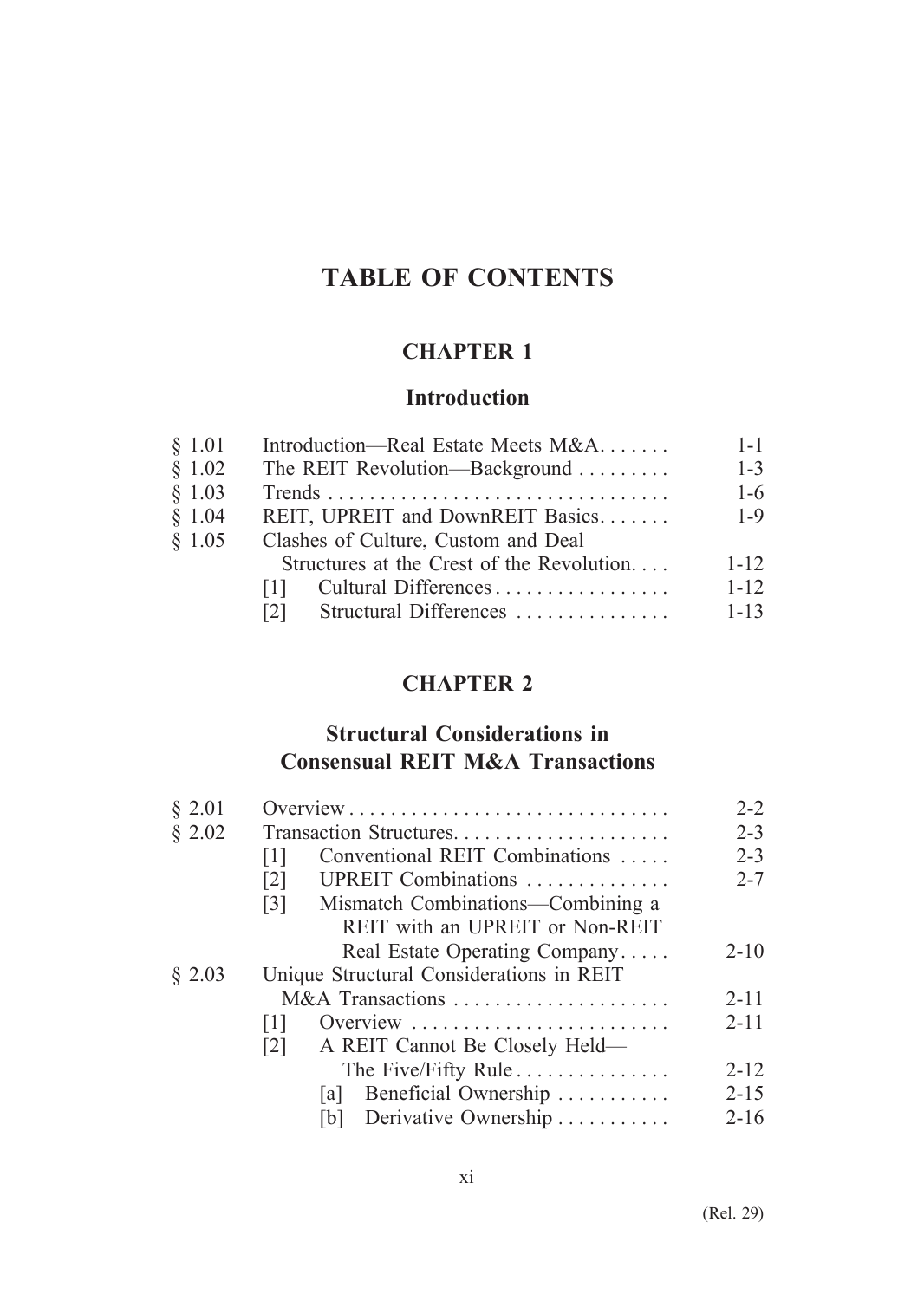#### xii **REITs**

|        | A REIT Must Be Owned by 100 or<br>131                                   |          |
|--------|-------------------------------------------------------------------------|----------|
|        | More Persons                                                            | $2 - 19$ |
|        | Charter Restrictions that Preserve a<br>14 I                            |          |
|        | REIT's Status as a "Domestically                                        |          |
|        | Controlled" REIT.                                                       | $2 - 20$ |
|        | <b>Charter Restrictions that Prevent</b><br> 5                          |          |
|        | Related Tenant Rent Income                                              | $2 - 21$ |
|        | How Far Can a REIT Go in Limiting<br> 6                                 |          |
|        | Share Ownership?—Transferability                                        |          |
|        | $Issues \ldots \ldots \ldots \ldots \ldots \ldots \ldots \ldots \ldots$ | $2 - 24$ |
| § 2.04 | Gremlins in REIT Transactions                                           | $2 - 29$ |
| \$2.05 | Issues Relating to Tax Indemnities in Favor                             |          |
|        | of OP Unitholders                                                       | $2 - 31$ |
|        |                                                                         |          |

### **CHAPTER 3**

### **Directors' Duties in REIT and UPREIT M&A Transactions**

| § 3.01 |                   |                                         |          |
|--------|-------------------|-----------------------------------------|----------|
| § 3.02 |                   | Basic Duties of Directors of Corporate  |          |
|        |                   |                                         | $3 - 4$  |
|        | $\lceil 1 \rceil$ | Business Judgment Rule                  | $3 - 8$  |
|        | 2                 | Enhanced or Intermediate Scrutiny       | $3-10$   |
|        |                   | The Unocal/Unitrin Standard<br>lal I    | $3 - 10$ |
|        |                   | [b] The <i>Revlon</i> Test              | $3 - 15$ |
|        | $\lceil 3 \rceil$ |                                         | $3-16$   |
|        | [4]               | Duties in Change of Control             |          |
|        |                   |                                         | $3 - 22$ |
|        |                   | Delaware<br> a                          | $3 - 22$ |
|        |                   |                                         | $3 - 25$ |
|        | $\lceil 5 \rceil$ | Fiduciary Duties of LLCs and            |          |
|        |                   | LPs Under Delaware Law                  | $3 - 27$ |
|        |                   | [a] Fiduciary Duties of $LLCs$          | $3 - 27$ |
|        |                   | [b] Fiduciary Duties of LPs             | $3 - 31$ |
| § 3.03 |                   | Duties to OP Unitholders and Other REIT |          |
|        |                   | Complications                           | $3 - 34$ |
|        | $[1]$             | Resolving Conflicts of Interests        |          |
|        |                   | Between REIT Shareholders and           |          |
|        |                   | OP Unitholders                          | $3 - 34$ |
|        | $\lceil 2 \rceil$ | Dealing with Potential Internal Board   |          |
|        |                   | Conflicts Arising from Board            |          |
|        |                   | Composition in UPREITs and              |          |
|        |                   |                                         | $3 - 38$ |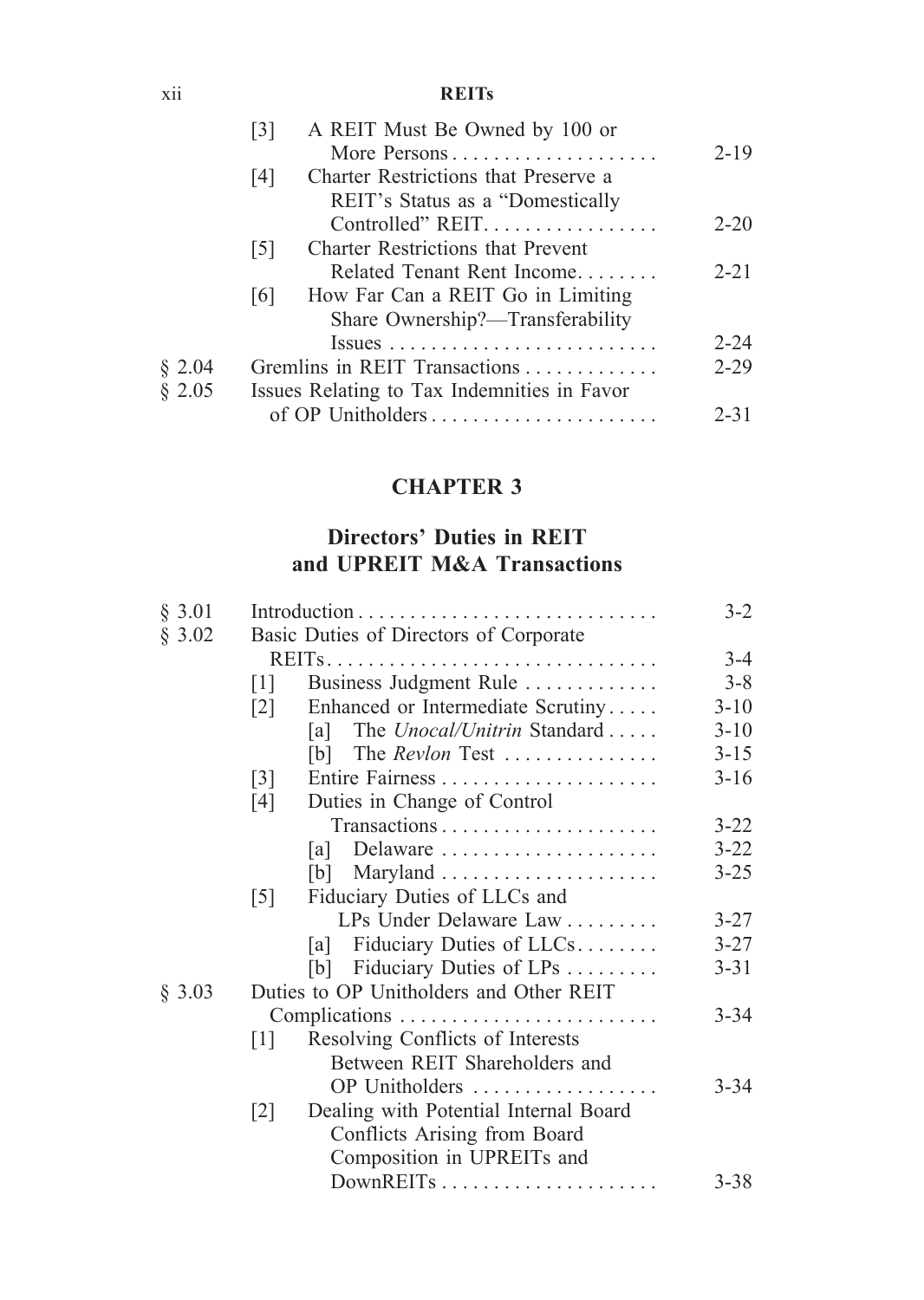|        |                   | <b>TABLE OF CONTENTS</b>                                         | xiii     |
|--------|-------------------|------------------------------------------------------------------|----------|
|        | $[3]$             | Negotiating with Unitholders in<br>Structuring Deals             | $3 - 39$ |
|        | [4]               | Potential Anti-Takeover Effects of the                           |          |
|        |                   | Operating Partnership Structure                                  | $3-40$   |
|        | $\lceil 5 \rceil$ | Fiduciary Duties and Charter                                     |          |
|        |                   | Ownership Limitations                                            | $3-40$   |
| § 3.04 |                   | The Use of Procedural Protections in REIT                        |          |
|        |                   | and UPREIT Sale of Control Transactions                          | $3 - 41$ |
|        | $\lceil 1 \rceil$ | When Should a Special Committee                                  |          |
|        |                   |                                                                  | $3-43$   |
|        | $\lceil 2 \rceil$ | Transactions Involving Conflicted<br>Controllers or Differential |          |
|        |                   |                                                                  | $3-47$   |
|        | $\lceil 3 \rceil$ | Disinterestedness and Independence of                            |          |
|        |                   | Committee Members                                                | $3-49$   |
|        | [4]               | The Committee's Role and Process                                 | $3 - 52$ |
|        | [5]               | Selection of the Committee's                                     |          |
|        |                   | Advisors $\dots\dots\dots\dots$                                  | $3 - 56$ |
|        | [6]               | Standard of Review in Squeeze-Out                                |          |
|        |                   |                                                                  | $3 - 57$ |
|        | [7]               | Shareholder Approval and Shifting                                |          |
|        |                   | the Standard of Review                                           | $3 - 59$ |
|        |                   | Standard-Shifting in Non-Control<br> a                           |          |
|        |                   | Transactions                                                     | $3 - 60$ |
|        |                   | Standard-Shifting in Controlling<br>[b]                          |          |
|        |                   | Shareholder Transactions                                         | $3 - 64$ |
| § 3.05 |                   | Principles of Good Governance in REITs                           | $3 - 67$ |
|        | $\lceil 1 \rceil$ | General Considerations                                           | $3 - 67$ |
|        | $\lceil 2 \rceil$ | Special REIT Considerations                                      | $3 - 68$ |

### **CHAPTER 4**

### **Selling a REIT**

| § 4.01    |                                                               | $4 - 2$  |
|-----------|---------------------------------------------------------------|----------|
|           | When to Sell $\dots\dots\dots\dots\dots\dots\dots\dots$<br> 1 | $4 - 3$  |
|           | Whom to Consult<br>$\lceil 2 \rceil$                          | $4 - 4$  |
|           | Takeover Preparedness<br>131                                  | $4 - 4$  |
| $\S$ 4.02 |                                                               | $4 - 5$  |
|           | Directors' Fiduciary Duties<br> 1                             | $4 - 5$  |
|           | The Importance of Informed,<br> 2                             |          |
|           | Good-Faith Decision Making                                    | $4 - 12$ |
|           | Third-Party Overbids<br>$\lceil 3 \rceil$                     | $4 - 17$ |
|           | The Use of a Special Committee<br>[4]                         | $4-19$   |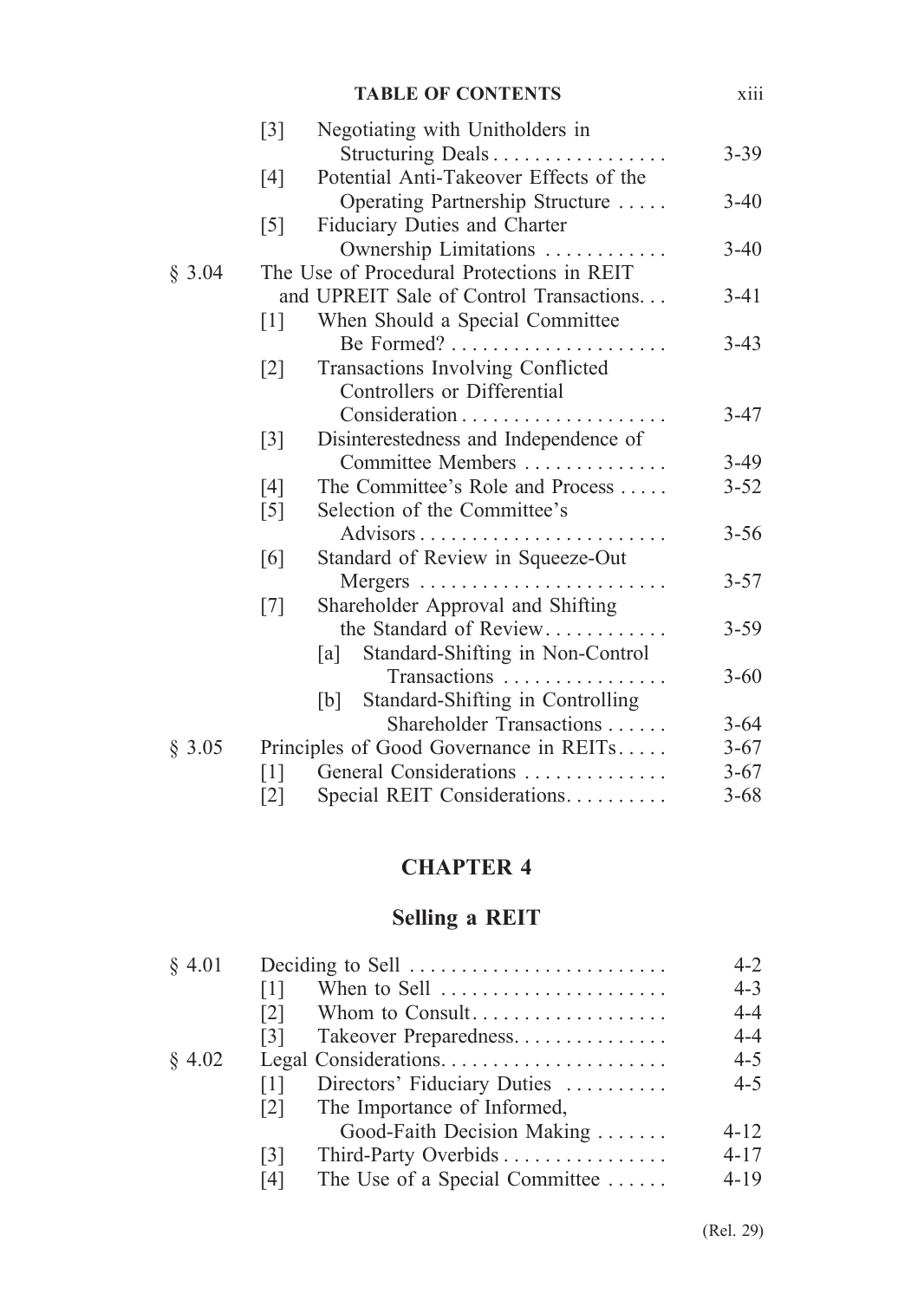xiv **REITs**

|        | $\lceil 5 \rceil$ | Applicable State Statutory                            |          |
|--------|-------------------|-------------------------------------------------------|----------|
|        |                   |                                                       | $4 - 19$ |
|        |                   | Delaware<br>[a]                                       | $4 - 20$ |
|        |                   | [b]                                                   | $4 - 21$ |
|        | [6]               | Antitrust Laws                                        | $4 - 23$ |
|        | $\lceil 7 \rceil$ | Applicable Stock Exchange                             |          |
|        |                   |                                                       | $4 - 23$ |
| § 4.03 |                   | The Auction Process                                   | $4 - 24$ |
|        | $\lceil 1 \rceil$ | Preparing to Sell                                     | $4 - 24$ |
|        |                   | Due Diligence<br>[a]                                  | $4 - 24$ |
|        |                   | Confidentiality Agreements.<br>[b]                    | $4 - 26$ |
|        |                   | Letters of Intent<br>$\lceil c \rceil$                | $4 - 31$ |
|        | $\lceil 2 \rceil$ | Choice of Sale Process: Auctions                      |          |
|        |                   | and Market Checks                                     | $4 - 33$ |
|        |                   | Formal Auction<br>[a]                                 | $4 - 33$ |
|        |                   | Market Check<br>[b]                                   | $4 - 34$ |
|        |                   | Costs of the Auction Process<br>$\lceil c \rceil$     | 4-38     |
|        | $\lceil 3 \rceil$ | Valuing Stock Considerations in                       |          |
|        |                   | Acquisition Proposals                                 | 4-39     |
|        |                   | Short- and Long-Term Values<br>[a]                    | 4-39     |
|        |                   | Stock Options<br>[b]                                  | $4 - 41$ |
|        |                   | Low-Vote or No-Vote Stock<br>$\lceil c \rceil$        |          |
|        |                   | Consideration                                         | 4-42     |
|        |                   | Social Issues and Other<br>$\lceil d \rceil$          |          |
|        |                   | Constituencies                                        | $4 - 42$ |
|        | [4]               | Protecting the Deal                                   | $4 - 43$ |
|        |                   | No-Shop and Window-Shop<br>[a]                        |          |
|        |                   | Provisions                                            | $4 - 44$ |
|        |                   | "Don't Ask, Don't Waive"<br>[b]                       |          |
|        |                   | Provisions                                            | $4 - 47$ |
|        |                   | Stock Options, Break-Up Fees,<br>$\lceil c \rceil$    |          |
|        |                   | and Share Issuances                                   | $4 - 49$ |
|        |                   | Board Recommendations, Fiduciary<br>$\lceil d \rceil$ |          |
|        |                   | Outs and "Force-the-Vote"                             |          |
|        |                   | Provisions                                            | $4 - 56$ |
|        |                   | Stockholder Commitments<br>[e]                        | $4 - 58$ |
|        |                   | Information Rights, Advance<br>$[f]$                  |          |
|        |                   | Notice Provisions and                                 |          |
|        |                   | Matching Rights                                       | $4 - 61$ |
|        |                   | <b>Committed Deal Structures</b><br>[g]               |          |
|        |                   | and Optionality                                       | $4 - 62$ |
|        |                   | Crown Jewels<br>[h]                                   | $4 - 67$ |
|        | $[5]$             | Preemptive Bids and Attempts to                       |          |
|        |                   | Derail a Process                                      | $4 - 68$ |
|        | [6]               |                                                       | $4 - 68$ |
|        |                   |                                                       |          |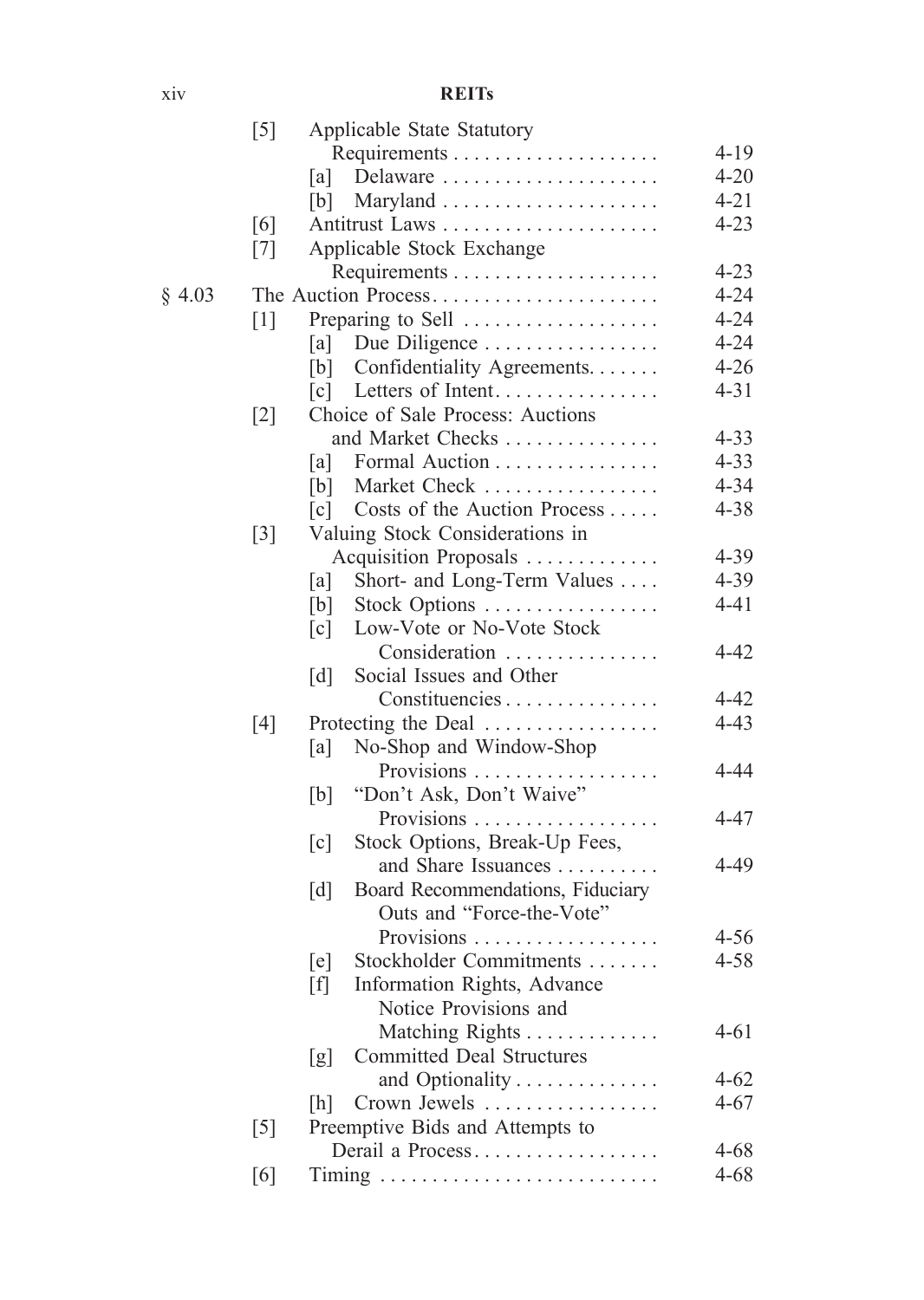#### **TABLE OF CONTENTS** xv

|        | Sequence of Events<br>la l                   | 4-68       |
|--------|----------------------------------------------|------------|
|        | Board Deliberations and<br>[b]               |            |
|        | Decisions                                    | $4 - 69$   |
|        | [c] Federal Laws and Regulations             | $4 - 70$   |
| § 4.04 | Confidentiality                              | $4 - 70.2$ |
|        | Secrets and Leaks<br>$\lceil 1 \rceil$       | $4 - 70.2$ |
|        | Duty to Disclose<br>$\lceil 2 \rceil$        | $4 - 71$   |
| § 4.05 | The Role of Advisors                         | $4 - 72$   |
|        | Financial Fairness Opinions<br> 1            | $4 - 72$   |
|        | Advice of Legal Counsel<br>$\lceil 2 \rceil$ | 4-80       |
| § 4.06 | The Art of Running and Winning               |            |
|        |                                              | 4-81       |

#### **CHAPTER 5**

## **Acquisition Agreements**

| § 5.01 |                                                             | $5 - 2$    |
|--------|-------------------------------------------------------------|------------|
| \$5.02 | Structure and Pricing                                       | $5 - 3$    |
|        | Types of Structures; Key Advantages<br>$[1]$                |            |
|        | and Disadvantages                                           | $5 - 3$    |
|        | [a]                                                         | $5 - 3$    |
|        | Stock Purchases<br>[b]                                      | $5 - 8$    |
|        | Tender Offers<br>$\lceil c \rceil$                          | $5 - 8$    |
|        | $Speed \dots \dots \dots \dots \dots \dots \dots$<br> 1     | $5 - 10$   |
|        | Dissident Shareholders<br>$\overline{\mathbf{u}}$           | $5 - 11$   |
|        | Standard of Review<br>$\left\lceil \text{iii} \right\rceil$ | $5 - 12$   |
|        | Top-Up Options<br>$\lceil iv \rceil$                        | $5 - 14$   |
|        | Dual-Track Tender Offers<br>$\lceil v \rceil$               | $5 - 15$   |
|        | Subsequent Offering Periods<br> vi                          | $5 - 15$   |
|        | Asset Purchases<br>$\lceil d \rceil$                        | $5-16$     |
|        | <b>UPREIT</b> and DownREIT<br>[e]                           |            |
|        | Structural Issues                                           | $5 - 17$   |
|        | $\lceil 2 \rceil$                                           | $5 - 18$   |
|        | Currency, Collars and Exchange<br>[a]                       |            |
|        |                                                             | $5 - 18$   |
|        | Other "Walk-Away" Rights<br>[b]                             | $5 - 20.1$ |
|        | Contingent Value Rights<br>$\lceil c \rceil$                | $5 - 20.3$ |
|        | Factors Influencing Choice of<br>$\lceil d \rceil$          |            |
|        | Pricing Structure                                           | $5 - 20.4$ |
| § 5.03 | Representations and Warranties                              | $5 - 21$   |
| \$5.04 |                                                             | $5 - 27$   |
|        | Conduct of Business Covenants<br>$\lceil 1 \rceil$          | $5 - 27$   |
|        | Covenants Necessary to Effect Closing<br>[2]                | $5 - 28$   |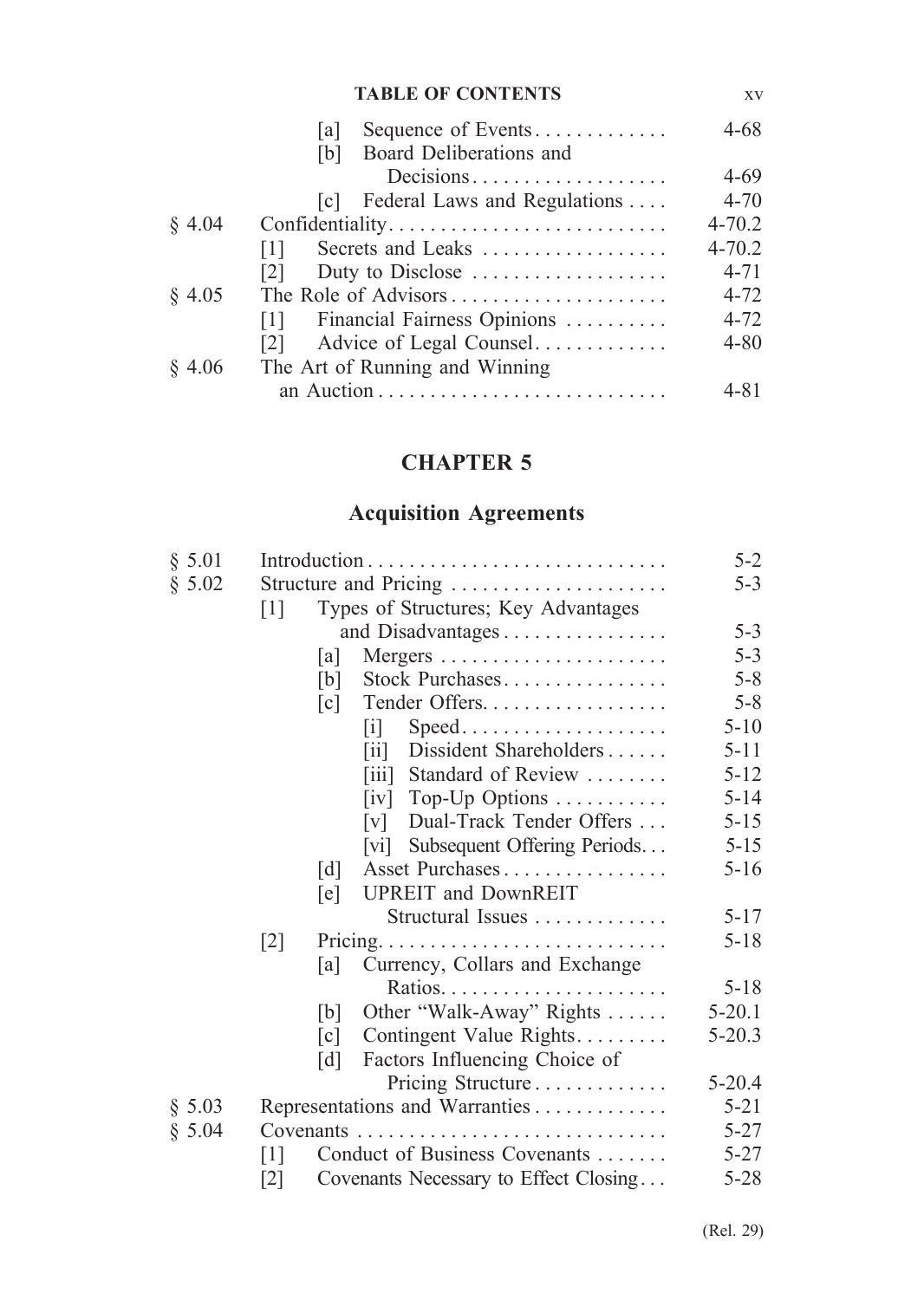xvi **REITs**

|        | $\lceil 3 \rceil$        | Covenants Relating to Post-Closing         |          |
|--------|--------------------------|--------------------------------------------|----------|
|        |                          |                                            | $5 - 31$ |
| § 5.05 |                          |                                            | $5 - 32$ |
|        | $\lceil 1 \rceil$        | General Closing Conditions.                | $5 - 32$ |
|        | 121                      | REIT Qualification Opinion                 | $5 - 36$ |
|        | $\lceil 3 \rceil$        | Due Diligence Out                          | $5 - 36$ |
| § 5.06 |                          | Indemnification and Termination Provisions | 5-38     |
|        | 111                      | Indemnification                            | $5 - 38$ |
|        | 121                      |                                            | 5-39     |
| \$5.07 | Miscellaneous Provisions |                                            |          |
|        | $\lceil 1 \rceil$        |                                            | 5-41     |
|        | $\lceil 2 \rceil$        | Exclusivity, No-Shops and Fiduciary        |          |
|        |                          |                                            | $5-41$   |
|        | $\lceil 3 \rceil$        |                                            | $5-43$   |
|        | [4]                      | Material Adverse Effect                    | $5 - 46$ |
|        | $\lceil 5 \rceil$        | Transactions in Stock by Affiliates        | $5 - 52$ |
|        | [6]                      | Management/Stockholder Support             |          |
|        |                          |                                            | $5 - 54$ |
|        |                          | Confidentiality Agreements                 | 5-55     |

### **CHAPTER 6**

### **Tax Considerations in REIT Mergers and Acquisitions**

| § 6.01 |                   |      | REITs: Background and Qualification Issues | $6-2$    |
|--------|-------------------|------|--------------------------------------------|----------|
|        | $\lceil 1 \rceil$ |      | Asset Requirements                         | 6-4      |
|        | [2]               |      | Income Tests                               | $6 - 5$  |
|        | $\lceil 3 \rceil$ |      | Distribution Requirement                   | $6 - 11$ |
| § 6.02 |                   |      | M&A Tax Considerations—Introduction        | $6 - 13$ |
| § 6.03 |                   |      | Acquisition Structures—General             |          |
|        |                   |      |                                            | $6 - 18$ |
|        | 1                 |      | Tax-Free Reorganizations                   | $6 - 18$ |
|        |                   | la l | Direct Merger                              | $6 - 20$ |
|        |                   | b    | Forward Triangular Merger                  | $6 - 23$ |
|        |                   | c    | Reverse Triangular Merger                  | $6 - 24$ |
|        |                   | [d]  | Stock-for-Stock Exchange                   | $6 - 27$ |
|        |                   | le l | Stock-for-Assets Exchange                  | $6 - 28$ |
|        | $\lceil 2 \rceil$ |      | Transactions that Are Wholly or            |          |
|        |                   |      |                                            | $6-29$   |
|        |                   | la l | Cash Option Merger                         | $6 - 30$ |
|        |                   | b    | Acquisitions Involving                     |          |
|        |                   |      | Predominantly Cash                         |          |
|        |                   |      | Considerations                             | $6 - 31$ |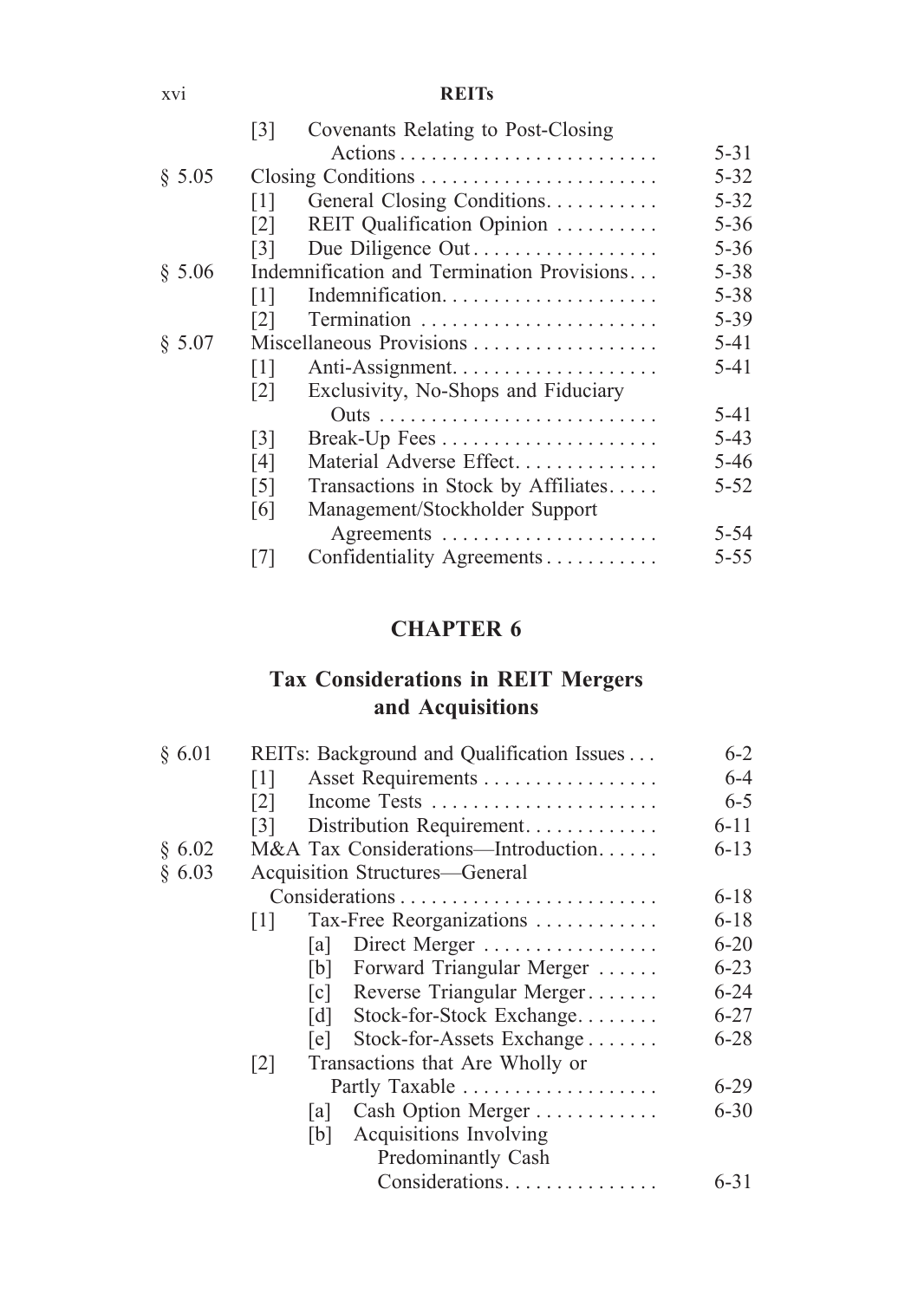|        | <b>TABLE OF CONTENTS</b>                                                                                                      | xvii     |
|--------|-------------------------------------------------------------------------------------------------------------------------------|----------|
|        | Recapitalization Coupled<br>$\lceil i \rceil$<br>with a Freezeout Merger<br>Merger of the Acquiror<br>$\overline{\mathbf{u}}$ | $6 - 32$ |
|        | into the Target                                                                                                               | $6 - 32$ |
|        | Section 351 Transactions<br> c                                                                                                | $6 - 33$ |
|        | Taxable Acquisitions<br>$\lceil 3 \rceil$                                                                                     | $6 - 37$ |
|        | Asset Acquisitions<br> a                                                                                                      | $6 - 37$ |
|        | Stock Acquisitions<br> b                                                                                                      | $6 - 37$ |
|        | Net Operating Losses and Other<br>[4]                                                                                         |          |
|        |                                                                                                                               | $6 - 40$ |
|        | In General<br>lal                                                                                                             | $6 - 40$ |
|        | Section $382$<br>[b]                                                                                                          | $6 - 40$ |
|        | Special NOL Rules Relating<br>$\lceil c \rceil$                                                                               |          |
|        |                                                                                                                               | $6 - 41$ |
| § 6.04 | <b>UPREIT</b> Mergers and Related Partnership                                                                                 |          |
|        | $Issues \ldots \ldots \ldots \ldots \ldots \ldots \ldots \ldots \ldots \ldots$                                                | $6 - 42$ |
|        | UPREITs-General Background<br>$\lceil 1 \rceil$                                                                               | $6 - 42$ |
|        | Overview of UPREIT Mergers<br>$\lceil 2 \rceil$                                                                               | $6 - 44$ |
|        | Disposition of Partnership Properties<br>$\lceil 3 \rceil$                                                                    |          |
|        | and Code Section 704(c) Issues                                                                                                | $6 - 45$ |
|        | Debt Pay Down and Reallocation of<br>[4]                                                                                      |          |
|        | Partnership Liabilities                                                                                                       | $6 - 47$ |
|        | Disguised Sales Issues<br>$\lceil 5 \rceil$                                                                                   | $6 - 50$ |
| § 6.05 | Tax Issues If the Target Is a C Corporation                                                                                   | $6 - 52$ |

## **CHAPTER 6A**

## **Cross-Border Acquisitions by REITs**

| \$6A.01                                     | $6A-3$ |
|---------------------------------------------|--------|
| Characterization of a Subsidiary as a<br>ПI |        |
| Taxable REIT Subsidiary                     | 6A-4   |
| Characterization of a Subsidiary as a<br> 2 |        |
| Qualified REIT Subsidiary                   |        |
| (or Other Disregarded Entity)               | $6A-5$ |
| Acquisition Structures<br>\$6A.02\$         | $6A-7$ |
| Taxable Asset Purchase<br>$\lceil 1 \rceil$ | $6A-7$ |
| Taxable Stock Purchase<br>$\lceil 2 \rceil$ | $6A-7$ |
| Acquisition of Less than 100%<br>la         |        |
| of the Stock of a Foreign                   |        |
| Target Corporation                          | $6A-7$ |
| Acquisition of 100% of the<br> b            |        |
| Stock of a Foreign Target                   |        |
| Corporation                                 | 6A-7   |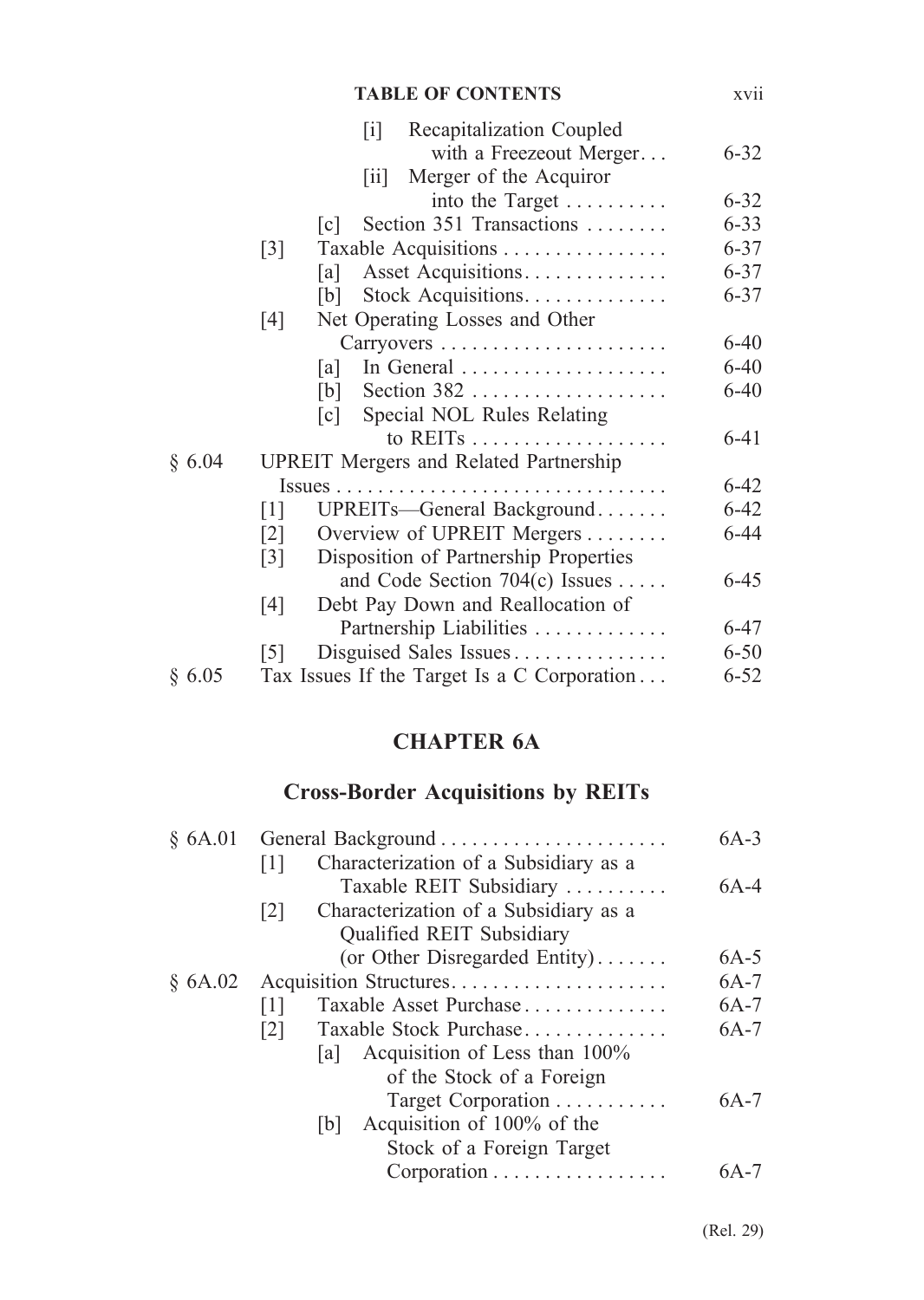#### xviii **REITs**

|         | [c]               | Characterization of a Foreign                                 |         |
|---------|-------------------|---------------------------------------------------------------|---------|
|         |                   | Target Corporation as a                                       |         |
|         |                   | Taxable REIT Subsidiary                                       | $6A-8$  |
|         | [d]               | Characterization of a Foreign                                 |         |
|         |                   | Target Corporation as a                                       |         |
|         |                   | Qualified REIT Subsidiary                                     | 6A-9    |
|         |                   | Inheritance of Non-REIT<br> 1                                 |         |
|         |                   | Earnings and Profits                                          | 6A-9    |
|         |                   | Recognition of Taxable<br>$\left\lceil \text{i} \right\rceil$ |         |
|         |                   | Income $\ldots \ldots \ldots \ldots \ldots$                   | $6A-11$ |
|         |                   | [iii] Code Section 1374                                       |         |
|         |                   | Treatment                                                     | $6A-15$ |
|         | [e]               | Code Section $338(g)$ Election                                | $6A-15$ |
|         | $[3]$             | Tax-Free Reorganizations                                      | $6A-16$ |
|         | [a]               | Characterization of a Foreign                                 |         |
|         |                   | Target Corporation (or Foreign                                |         |
|         |                   | Corporation that Will Hold the                                |         |
|         |                   | Target Corporation's Assets                                   |         |
|         |                   | After the Reorganization) as                                  |         |
|         |                   | a Taxable REIT Subsidiary                                     | $6A-18$ |
|         | [b]               | Characterization of a Foreign                                 |         |
|         |                   | Target Corporation (or Foreign                                |         |
|         |                   | Corporation that Will Hold the                                |         |
|         |                   | Target Corporation's Assets                                   |         |
|         |                   | After the Reorganization) as                                  |         |
|         |                   | a Qualified REIT Subsidiary                                   | $6A-18$ |
|         |                   | Inheritance of Non-REIT<br>$\lceil i \rceil$                  |         |
|         |                   | Earnings and Profits                                          | 6A-19   |
|         |                   | Recognition of Taxable<br>$\left\lceil \text{i} \right\rceil$ |         |
|         |                   | Income $\ldots \ldots \ldots \ldots$                          | $6A-19$ |
|         |                   | Code Section 1374<br>$\left\lceil \frac{1}{111} \right\rceil$ |         |
|         |                   | Treatment                                                     | $6A-21$ |
| § 6A.03 |                   | Post-Acquisition Structure and Operations                     | 6A-23   |
|         | $\lceil 1 \rceil$ | Characterization of a Foreign Target                          |         |
|         |                   | Corporation as a Taxable REIT                                 |         |
|         |                   |                                                               | $6A-23$ |
|         | [a]               | Impact on REIT Gross Income                                   |         |
|         |                   | Tests.                                                        | $6A-25$ |
|         |                   | Subpart F Income<br> 1                                        | 6A-26   |
|         |                   | Code Section 956<br>$\left[\text{iii}\right]$                 | 6A-27   |
|         |                   | $\vert \overline{\text{iii}} \vert$                           | 6A-27   |
|         | [b]               | Impact on REIT Distribution                                   |         |
|         |                   | Requirement                                                   | 6A-28   |
|         | $\lceil c \rceil$ | Impact on REIT Asset Tests                                    | 6A-28   |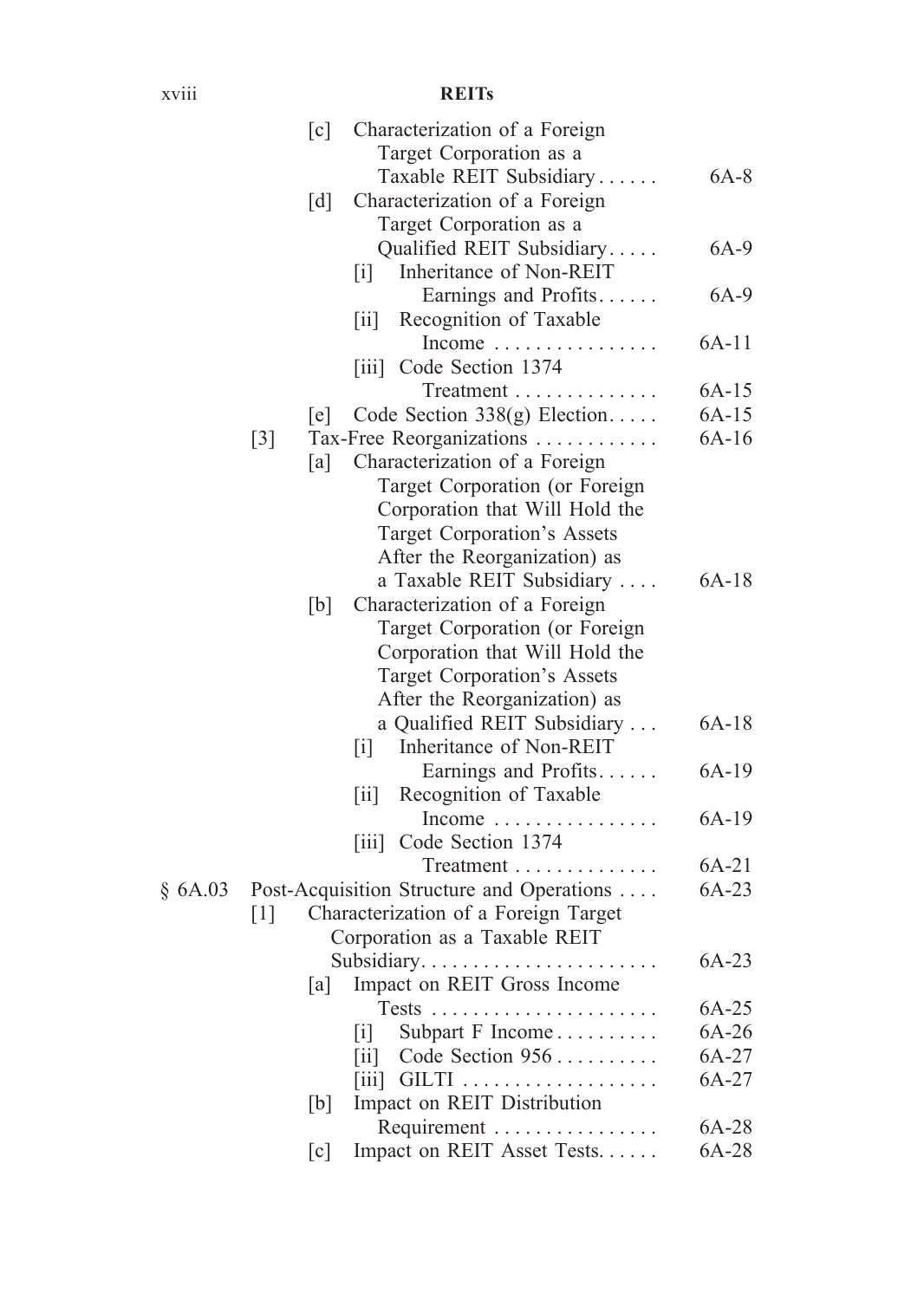#### **TABLE OF CONTENTS** xix

| 2 | Characterization of a Foreign Target                     |         |  |  |
|---|----------------------------------------------------------|---------|--|--|
|   | Corporation as a Qualified REIT                          |         |  |  |
|   | Subsidiary                                               | 6A-29   |  |  |
|   | Impact on REIT Gross Income<br>lal                       |         |  |  |
|   | $Tests \ldots \ldots \ldots \ldots \ldots \ldots \ldots$ | 6A-29   |  |  |
|   | Code Section 987 Gains<br> 1                             | $6A-30$ |  |  |
|   | [ii] Code Section 988 Gains                              | 6A-32   |  |  |
|   | Impact on REIT Distribution<br> b                        |         |  |  |
|   | Requirement                                              | $6A-33$ |  |  |
|   | Impact on REIT Asset Tests<br> c                         | $6A-33$ |  |  |
| 3 | Foreign Tax Credit Considerations                        | 6A-33   |  |  |
|   |                                                          |         |  |  |

#### **CHAPTER 6B**

#### **Cross-Border Acquisitions of REITs: Selected U.S. Federal Income Tax Issues Arising From Foreign Acquisition of REITs or Interests in REITs**

| $§$ 6B.01 |                                                       | $6B-3$ |
|-----------|-------------------------------------------------------|--------|
| \$6B.02   | Acquisition Structures                                | $6B-6$ |
|           | Overview of Code Section 367 as<br>111                |        |
|           | Applicable to Stock Transfers                         | $6B-6$ |
|           | Overview of FIRPTA as Applicable<br>$\lceil 2 \rceil$ |        |
|           | to Nonrecognition Transactions                        |        |
|           | Involving United States Real                          |        |
|           | Property Interests                                    | $6B-8$ |
| $§$ 6B.03 | Special Tax Considerations Regarding                  |        |
|           | the Ownership and Disposition of                      |        |
|           |                                                       | 6B-13  |
|           | Overview of the U.S. Federal Tax<br>$\lceil 1 \rceil$ |        |
|           | Regimes Applicable to Foreign                         |        |
|           |                                                       | 6B-13  |
|           | Sale of REIT Shares by Foreign<br>$\lceil 2 \rceil$   |        |
|           | Shareholders                                          | 6B-17  |
|           | U.S. Federal Income Tax and<br> a                     |        |
|           | FIRPTA                                                | 6B-19  |
|           | [b] U.S. Real Property Holding                        |        |
|           | $Corporation \ldots \ldots \ldots \ldots \ldots$      | 6B-21  |
|           | Publicly Traded Exception<br> 1                       | 6B-23  |
|           | [ii] Domestically Controlled                          |        |
|           | REIT Exception                                        | 6B-27  |
|           | Qualified Shareholder<br>$\vert$ 111 $\vert$          |        |
|           | Exception                                             | 6B-34  |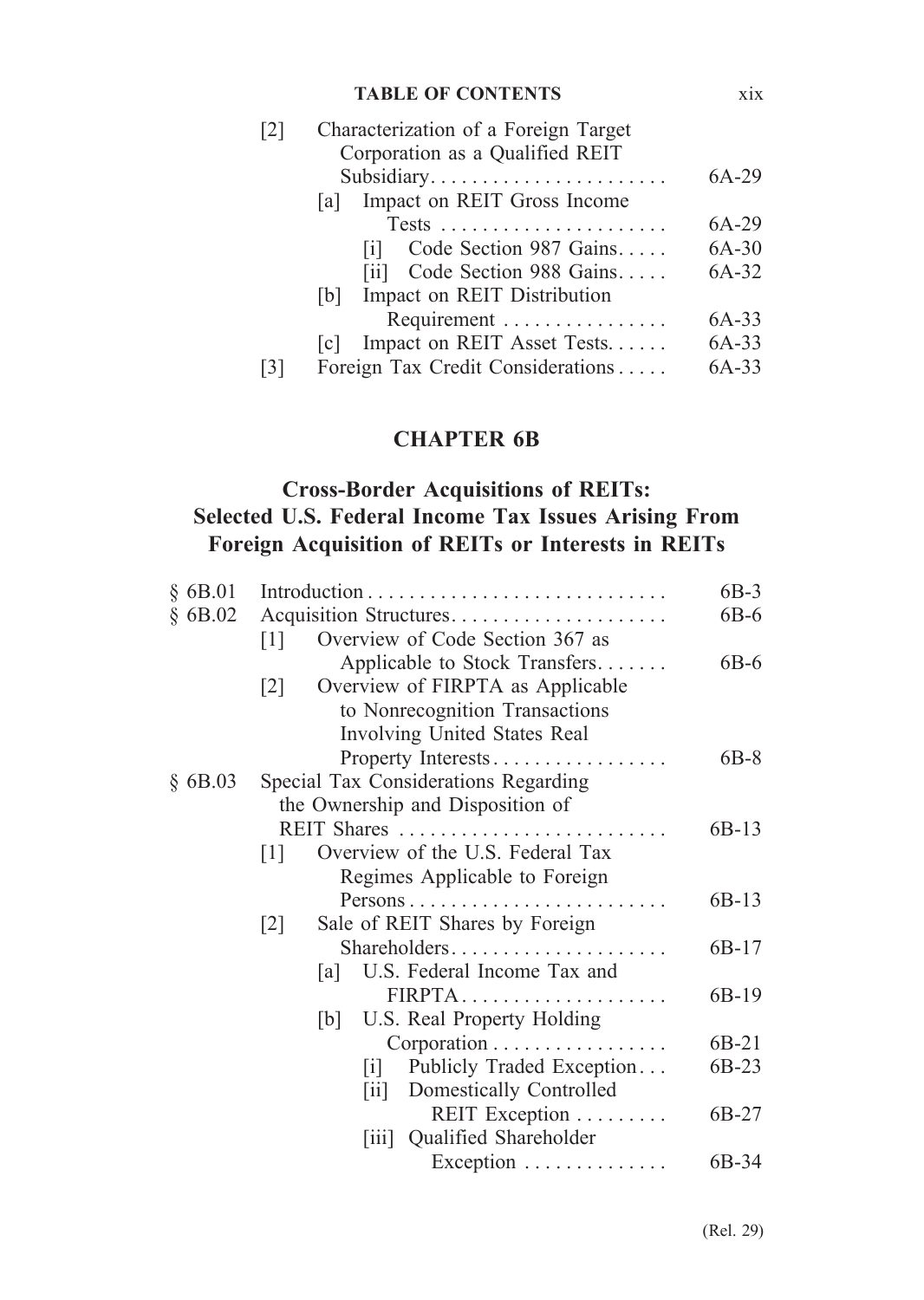#### xx **REIT s**

|                   |                   |                                                | [iv] Exception for Interests Held                                         |       |
|-------------------|-------------------|------------------------------------------------|---------------------------------------------------------------------------|-------|
|                   |                   |                                                | by Foreign Retirement                                                     |       |
|                   |                   |                                                | or Pension Funds<br>.                                                     | 6B-34 |
|                   | $\lceil c \rceil$ |                                                | U.S. Federal Withholding Tax                                              |       |
|                   |                   |                                                | and Information Reporting                                                 | 6B-34 |
|                   | $\lceil d \rceil$ |                                                | U.S. Federal Withholding Tax and                                          |       |
|                   |                   |                                                | Information Reporting Under                                               |       |
|                   |                   |                                                | the Foreign Account Tax                                                   |       |
|                   |                   |                                                | Compliance Act                                                            | 6B-37 |
|                   | [e]               |                                                | U.S. Tax Treaties                                                         | 6B-37 |
| $\lceil 3 \rceil$ |                   |                                                | Distributions by REITs to Foreign                                         |       |
|                   |                   |                                                | Shareholders                                                              | 6B-39 |
|                   | [a]               |                                                | Ordinary Distributions.                                                   | 6B-40 |
|                   |                   | $\lceil i \rceil$                              | U.S. Federal Income Tax                                                   |       |
|                   |                   |                                                | and FIRPTA                                                                | 6B-40 |
|                   |                   | 11                                             | U.S. Federal Withholding                                                  |       |
|                   |                   |                                                | Tax                                                                       | 6B-43 |
|                   |                   | $\left\lceil \text{iii} \right\rceil$          | $\mathbb{Z}^2$ . $\mathbb{Z}^2$ , $\mathbb{Z}^2$<br>Information Reporting | 6B-45 |
|                   |                   |                                                | [iv] U.S. Tax Treaties                                                    | 6B-46 |
|                   | [b]               |                                                | Capital Gain Dividends and                                                |       |
|                   |                   |                                                | Section $897(h)(1)$ Distributions                                         | 6B-48 |
|                   |                   | $\left[ \begin{matrix} i \end{matrix} \right]$ | Overview of Capital Gain                                                  |       |
|                   |                   |                                                | Dividends by REITs                                                        | 6B-49 |
|                   |                   |                                                | U.S. Federal Income Tax                                                   |       |
|                   |                   | $\left[\text{iii}\right]$                      | and FIRPTA                                                                |       |
|                   |                   | [iii]                                          |                                                                           | 6B-51 |
|                   |                   |                                                | U.S. Federal Withholding                                                  |       |
|                   |                   |                                                | Tax                                                                       | 6B-62 |
|                   |                   | $\lceil iv \rceil$                             | Information Reporting                                                     | 6B-66 |
|                   |                   | $\lceil v \rceil$                              | U.S. Tax Treaties                                                         | 6B-66 |
|                   | [c]               |                                                | Liquidating Distributions                                                 | 6B-67 |
|                   |                   | $\left[ \begin{matrix} 1 \end{matrix} \right]$ | Overview of the U.S. Federal                                              |       |
|                   |                   |                                                | Income Tax Treatment of                                                   |       |
|                   |                   |                                                | Complete Liquidations                                                     | 6B-68 |
|                   |                   | $\left[ \text{ii} \right]$                     | U.S. Federal Income Tax                                                   |       |
|                   |                   |                                                | <b>Treatment of Distributions</b>                                         |       |
|                   |                   |                                                | by REITs to Foreign                                                       |       |
|                   |                   |                                                | Shareholders in Complete                                                  |       |
|                   |                   |                                                | Liquidation                                                               | 6B-71 |
|                   |                   | $\left[ 111 \right]$                           | U.S. Federal Withholding                                                  |       |
|                   |                   |                                                |                                                                           | 6B-76 |
|                   |                   | $\left[iv\right]$                              | Information Reporting                                                     | 6B-78 |
|                   |                   | $\lceil v \rceil$                              | U.S. Tax Treaties                                                         | 6B-79 |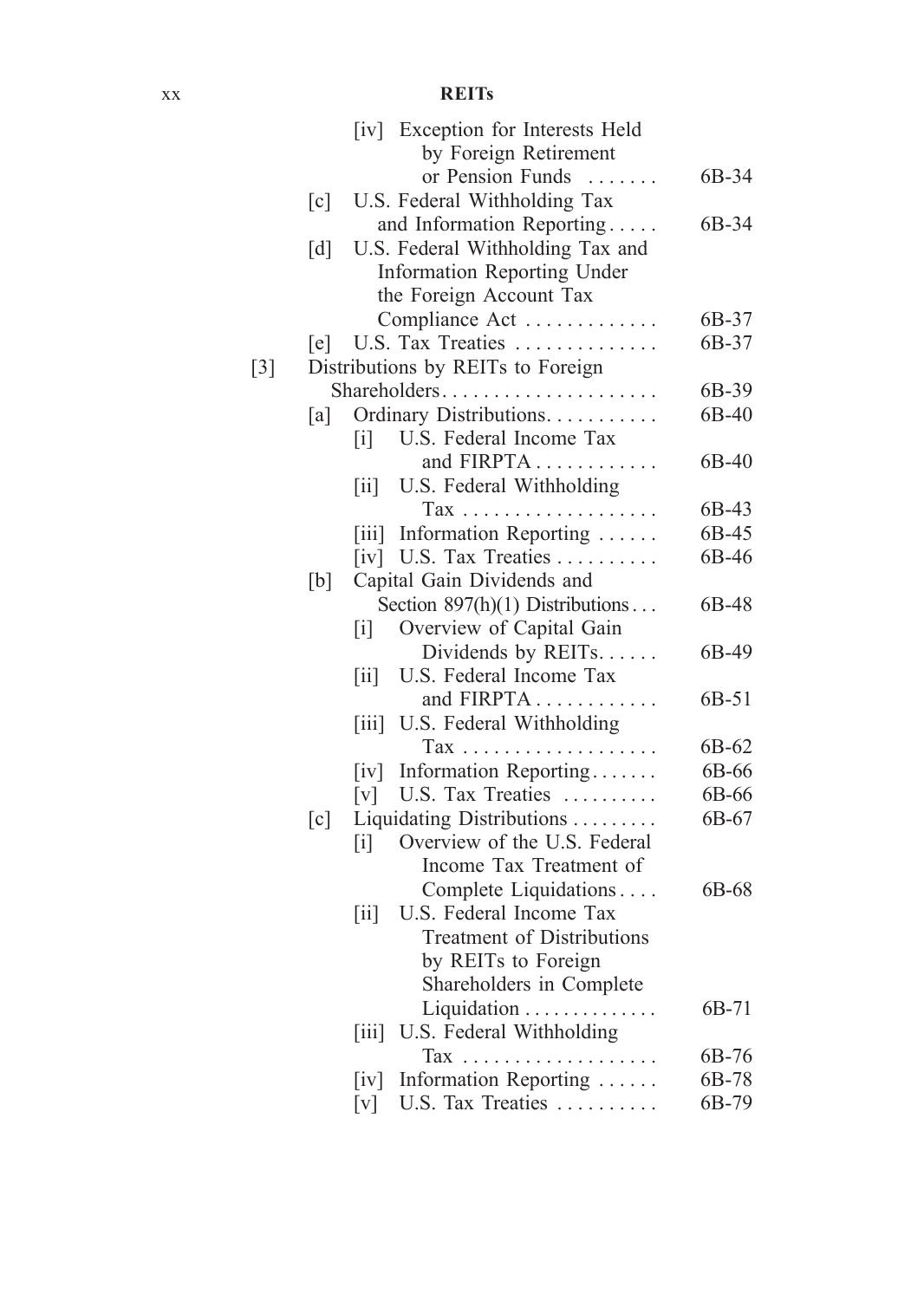#### **TABLE OF CONTENTS** xxi

#### **CHAPTER 6C**

### **Cross-Border Acquisitions Involving REITs: Selected Corporate and Regulatory Issues**

| § 6C.01 |                   |                                                     | $6C-2$    |
|---------|-------------------|-----------------------------------------------------|-----------|
| \$6C.02 |                   | Completing a Cross-Border Deal                      | $6C-4$    |
|         | $\lceil 1 \rceil$ | Political Considerations                            | $6C-4$    |
|         |                   | Committee on Foreign Investment<br>[a]              |           |
|         |                   | in the United States                                | $6C-6$    |
|         |                   | Sovereign Wealth Funds<br> b                        | $6C-11$   |
|         | $\lceil 2 \rceil$ | Antitrust/Competition Review                        | $6C-14$   |
|         | $\lceil 3 \rceil$ | Deal Consideration and Transaction                  |           |
|         |                   |                                                     | $6C-15$   |
|         |                   | [a]                                                 | $6C-17$   |
|         |                   | Equity Consideration<br>[b]                         | $6C-17$   |
|         |                   | Depository Receipts and<br>$\lceil c \rceil$        |           |
|         |                   | Global Shares                                       | $6C-18$   |
|         |                   | Dual Listed Company Structures<br>$\lceil d \rceil$ | $6C-19$   |
|         |                   | Joint Ventures<br>$[$ e $]$                         | $6C-19$   |
|         |                   | [f]<br>Minority Stake                               | $6C-20.1$ |
|         | [4]               | Takeover Regulation                                 | $6C-21$   |
|         |                   | U.S. Tender Offer Rules<br>[a]                      | $6C-21$   |
|         |                   | Tier I Exemption<br>$\lceil i \rceil$               | $6C-23$   |
|         |                   | Tier II Exemption<br>$\left[\text{iii}\right]$      | $6C-24$   |
|         |                   | State Regulation<br>[b]                             | $6C-24.1$ |
|         |                   | Foreign Regulation of<br>$\lceil c \rceil$          |           |
|         |                   | Takeovers                                           | $6C-24.1$ |
|         |                   | Fiduciary Duties of the<br>$\lceil d \rceil$        |           |
|         |                   | Target's Board                                      | $6C-24.3$ |
|         | $\lceil 5 \rceil$ |                                                     | $6C-24.4$ |
| §6C.03  |                   | Special Considerations Post-Consummation            | $6C-25$   |
|         | [1]               | Securities Laws Applicable to the                   |           |
|         |                   | Surviving Entity.                                   | $6C-25$   |
|         |                   | U.S. Securities Laws Applicable<br>[a]              |           |
|         |                   | to Foreign Acquirors                                | $6C-25$   |
|         |                   | Foreign Securities Laws<br>[b]                      |           |
|         |                   | Applicable to U.S. Acquirors                        | $6C-29$   |
|         | $\lceil 2 \rceil$ | <b>Stock Exchange Listing</b>                       |           |
|         |                   |                                                     | $6C-29$   |
|         | $\lceil 3 \rceil$ | Integration Planning                                | $6C-30$   |
|         | [4]               | Deal Techniques and Cross-Border                    |           |
|         |                   |                                                     | $6C-33$   |
|         |                   | Practice                                            |           |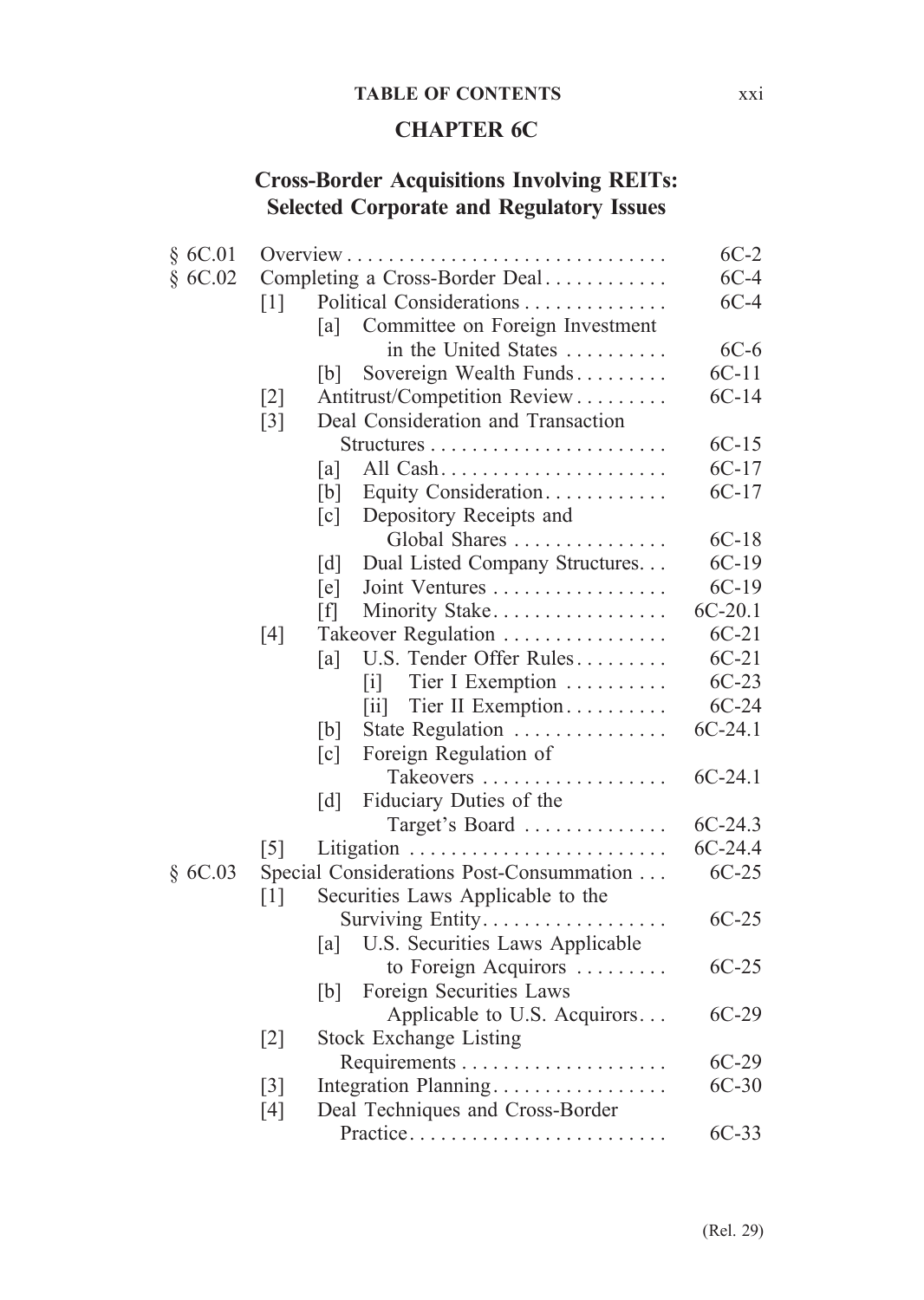#### xxii **REITs**

#### **CHAPTER 6D**

#### **Special Tax Considerations Regarding the Acquisition, Ownership and Disposition of REIT Shares by Foreign Governments and Their Sovereign Wealth Funds**

| \$6D.01 |                   |                                                   | $6D-2$  |
|---------|-------------------|---------------------------------------------------|---------|
| \$6D.02 |                   | Sovereign Wealth Funds.                           | $6D-3$  |
| \$6D.03 |                   | Overview of the U.S. Federal Income Tax           |         |
|         |                   | Regime Applicable to Foreign Governments          |         |
|         |                   | and Their Sovereign Wealth Funds                  | $6D-7$  |
|         | $\lceil 1 \rceil$ | Advantages of Code Section 892                    | $6D-8$  |
|         | $\lceil 2 \rceil$ | Foreign Governments                               | $6D-9$  |
|         |                   | "Integral Parts"<br>[a]                           | $6D-9$  |
|         |                   | "Controlled Entities"<br>[b]                      | $6D-9$  |
|         |                   | [c]<br>Sovereign Wealth Funds                     | $6D-10$ |
|         |                   | [d] Political Subdivisions and                    |         |
|         |                   | Transnational Entities                            | $6D-11$ |
|         | $\lceil 3 \rceil$ | Types of Exempt Income                            | $6D-11$ |
|         | [4]               | Commercial Activities Exception                   | $6D-13$ |
|         |                   | "Commercial Activities"<br>[a]                    | $6D-13$ |
|         |                   | "Controlled Commercial<br>[b]                     |         |
|         |                   |                                                   | $6D-16$ |
|         |                   | <b>Commercial Activities</b><br>$\lceil c \rceil$ |         |
|         |                   | Attribution                                       | $6D-20$ |
|         |                   | U.S. Real Property Holding<br>$\lceil d \rceil$   |         |
|         |                   | Corporation Attribution                           | $6D-22$ |
| \$6D.04 |                   | Special Structuring Considerations for the        |         |
|         |                   | Acquisitions of REIT Shares by Foreign            |         |
|         |                   | Governments and Their Sovereign                   |         |
|         |                   | Wealth Funds                                      | $6D-26$ |
|         | $\lceil 1 \rceil$ | General Structuring Considerations                | $6D-26$ |
|         | $\lceil 2 \rceil$ | Special U.S. Real Property Holding                |         |
|         |                   | Corporation Structuring                           |         |
|         |                   | Considerations                                    | $6D-30$ |
| \$6D.05 |                   | Special Tax Considerations Regarding the          |         |
|         |                   | Ownership and Disposition of REIT                 |         |
|         |                   | Shares by Foreign Governments and                 |         |
|         |                   | Their Sovereign Wealth Funds                      | $6D-32$ |
|         | [1]               | Sale of REIT Shares by Foreign                    |         |
|         |                   | Governments                                       | 6D-32   |
|         | $\lceil 2 \rceil$ | Distributions by REITs to Foreign                 |         |
|         |                   | Governments                                       | $6D-33$ |
|         |                   | Ordinary Distributions.<br>[a]                    | $6D-33$ |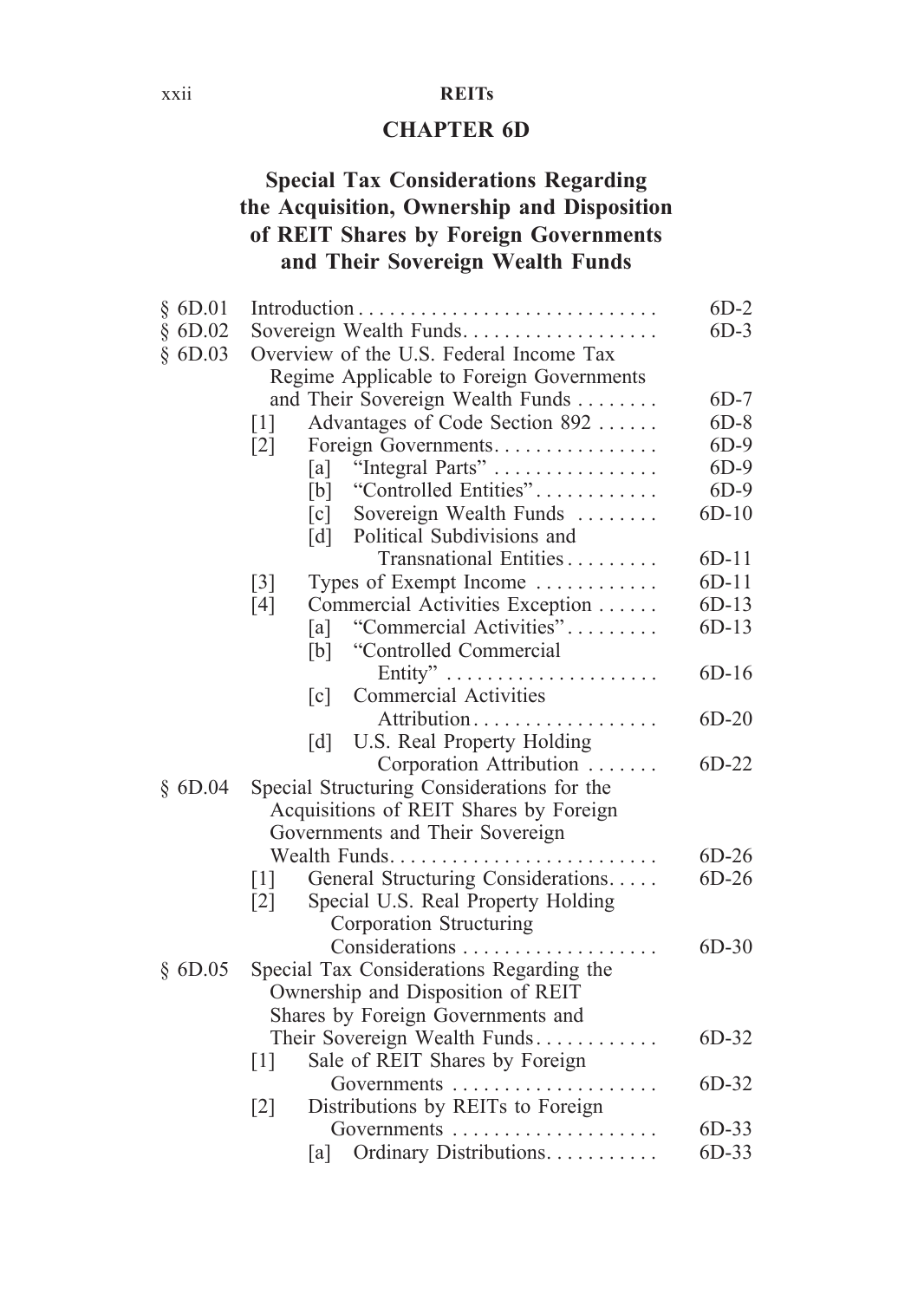#### **TABLE OF CONTENTS** xxiii

| [b] | Section $897(h)(1)$ Distributions |         |
|-----|-----------------------------------|---------|
|     | (Including Liquidating            |         |
|     | Distributions Attributable to     |         |
|     | Gain on the Sale or Exchange      |         |
|     | of U.S. Real Property             |         |
|     |                                   | $6D-33$ |
|     |                                   |         |

#### **CHAPTER 6E**

#### **Tax Protection Agreements**

| § 6E.01 |                                                  | $6E-2$  |
|---------|--------------------------------------------------|---------|
| \$6E.02 | The Rationale behind Tax Protection              |         |
|         |                                                  | $6E-3$  |
| \$6E.03 | Preliminary Considerations.                      | $6E-5$  |
|         | Ambiguity<br>$\lceil 1 \rceil$                   | 6E-5    |
|         | Prospective Acquirors<br>121                     | 6E-5    |
| \$6E.04 | Covered Transactions                             | $6E-8$  |
|         | Period of Protection<br>  1                      | 6E-10   |
|         | $\lceil 2 \rceil$                                | 6E-11   |
|         | Character of Interest<br>lal                     | 6E-11   |
|         | Economic Considerations<br>IbI                   | 6E-13   |
|         | Deemed Sales<br>$\lceil 3 \rceil$                | 6E-15   |
|         | [4]<br>Debt Guarantees                           | 6E-17   |
|         | $\lceil 5 \rceil$<br>Amount of Indemnity Payment | 6E-21   |
|         | Code Section 704(c) Allocations<br>[6]           | $6E-24$ |
| \$6E.05 | Special Considerations                           | 6E-28   |
|         | Private REITs<br>  1                             | 6E-28   |
|         | 121                                              | 6E-29   |
|         | Fiduciary Duties<br>$\lceil 3 \rceil$            | 6E-30   |
|         |                                                  |         |

#### **CHAPTER 7**

#### **Contests for Control: Enforcing Ownership Limits and Excess Share Provisions as Defensive Measures**

|        |                                            | $7 - 21$ |
|--------|--------------------------------------------|----------|
|        | Tender Offers<br>111                       | $7 - 3$  |
|        | 121                                        | $7 - 4$  |
|        |                                            | $7 - 4$  |
| \$7.02 | Ownership Limitation Provisions and Excess |          |
|        | Share Provisions as Defensive Measure      | $7-6$    |
|        | $[1]$ Excess Share Provisions              | $7-6$    |
|        |                                            |          |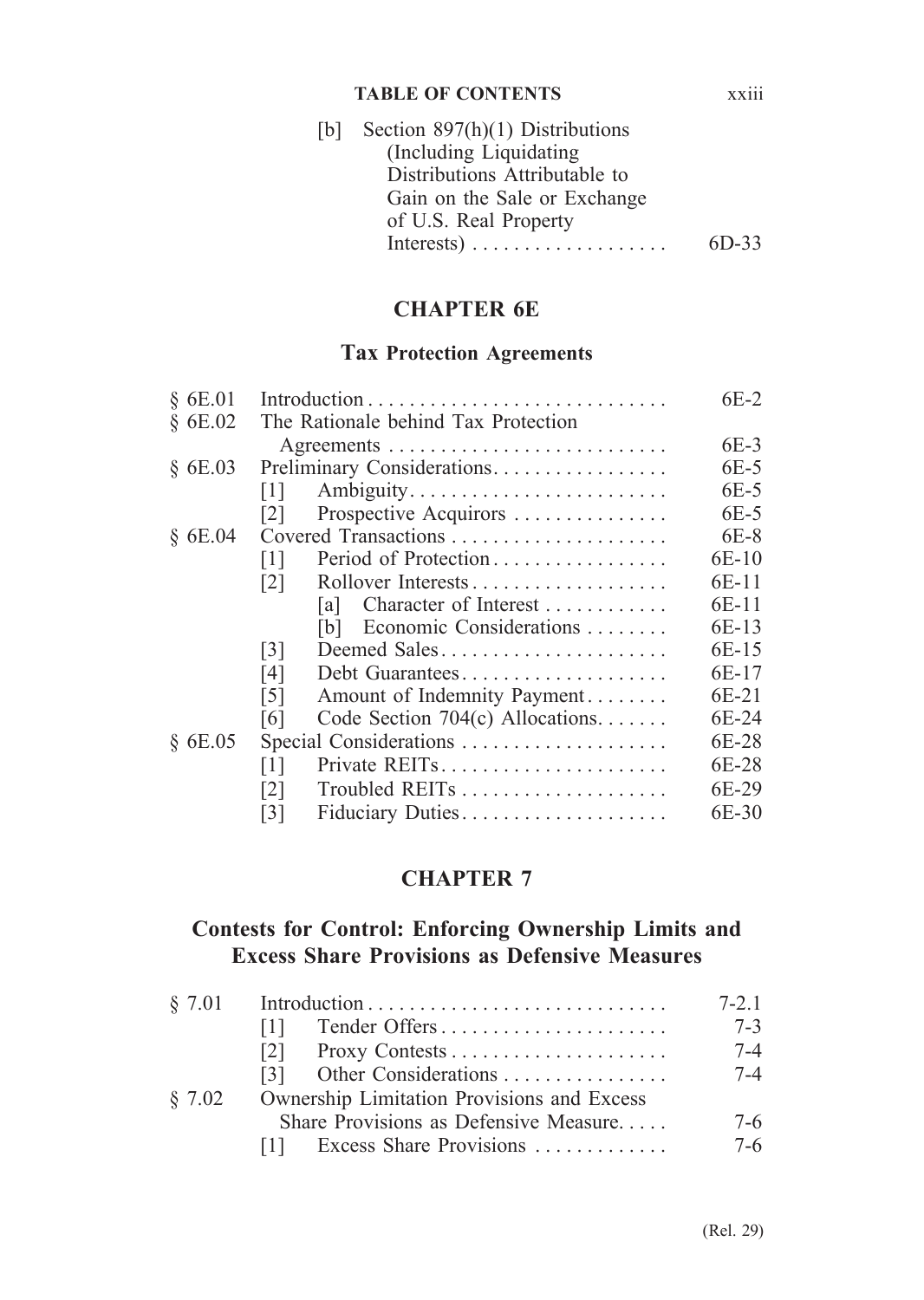#### xxiv **REITs**

|        | [a] Beneficial Ownership                                 | $7 - 7$    |
|--------|----------------------------------------------------------|------------|
|        | $[b]$ Chateau/Roc                                        | $7 - 8$    |
|        | Waiver as a Defensive Vulnerability<br>$\lceil 2 \rceil$ | $7 - 10$   |
| § 7.03 | The Uncertainties Surrounding Enforcement                |            |
|        | of Ownership Limitation and Excess Share                 |            |
|        | Provisions in REIT Charters as Defensive                 |            |
|        | Measures                                                 | $7 - 12$   |
| § 7.04 | Shareholders' Rights Plans and Excess Share              |            |
|        | Provisions Compared                                      | $7 - 18$   |
|        | Prevalence of Poison Pills<br>$\lceil 1 \rceil$          | $7 - 18$   |
|        | The Advantages of Poison Pills Over<br>$\lceil 2 \rceil$ |            |
|        | Ownership Limitations and Excess                         |            |
|        | Share Provisions                                         | $7 - 21$   |
|        | Tension Between the REIT Rules<br>$\lceil 3 \rceil$      |            |
|        | and the Mechanics of Poison Pills                        | $7 - 23$   |
|        | Poison Pills; Adoption and<br>[a]                        |            |
|        | Mechanics                                                | $7 - 23$   |
|        | Impact on a REIT's Nonclosely<br>[b]                     |            |
|        | Held Status of a Distribution                            |            |
|        | of Rights, a Flip-In or                                  |            |
|        | Flip-Over of Rights                                      | $7 - 25$   |
|        | Impact of a Separation of Rights<br>$\lceil c \rceil$    |            |
|        | on the REIT Income                                       |            |
|        | Distribution Requirement                                 | $7 - 29$   |
|        | Case Law Regarding Rights Plans<br>[4]                   | $7 - 31$   |
|        | Rights Plans and Economics<br>$[5]$                      | $7 - 34$   |
|        | "Dead Hand" Pills and "Shareholder<br>[6]                |            |
|        | Rights" Bylaws                                           | $7 - 34.1$ |
|        | "Dead Hand" Pills<br>[a]                                 | $7 - 34.1$ |
|        | "Shareholder Rights" Bylaws<br>[b]                       | $7 - 34.2$ |
| § 7.05 | UPREIT Takeovers and Governance                          | $7 - 34.4$ |
|        | UPREIT Structures.<br>$\lceil 1 \rceil$                  | $7 - 34.4$ |
|        | Tender Offers<br>$\lceil 2 \rceil$                       | $7 - 34.4$ |
| § 7.06 | Empty Voting, Hidden Ownership, and                      |            |
|        | Problems of Disclosure                                   | $7 - 36$   |
|        | Empty Voting and Hidden Ownership<br>$\lceil 1 \rceil$   | $7 - 36$   |
|        | Potential Abuses in Disclosing<br>$[2]$                  |            |
|        | Beneficial Ownership                                     | $7 - 38$   |
|        | Historical Purpose of the $13(d)$<br>[a]                 |            |
|        | Reporting Rules                                          | $7 - 38$   |
|        | Ten-Day Reporting Window<br>[b]                          | $7 - 39$   |
|        | Derivatives and Beneficial<br>$\lceil c \rceil$          |            |
|        | Ownership                                                | $7 - 41$   |
| § 7.07 | Other Advance Takeover Preparedness Measures             |            |
|        | and Responding to Unsolicited Offers                     | $7 - 45$   |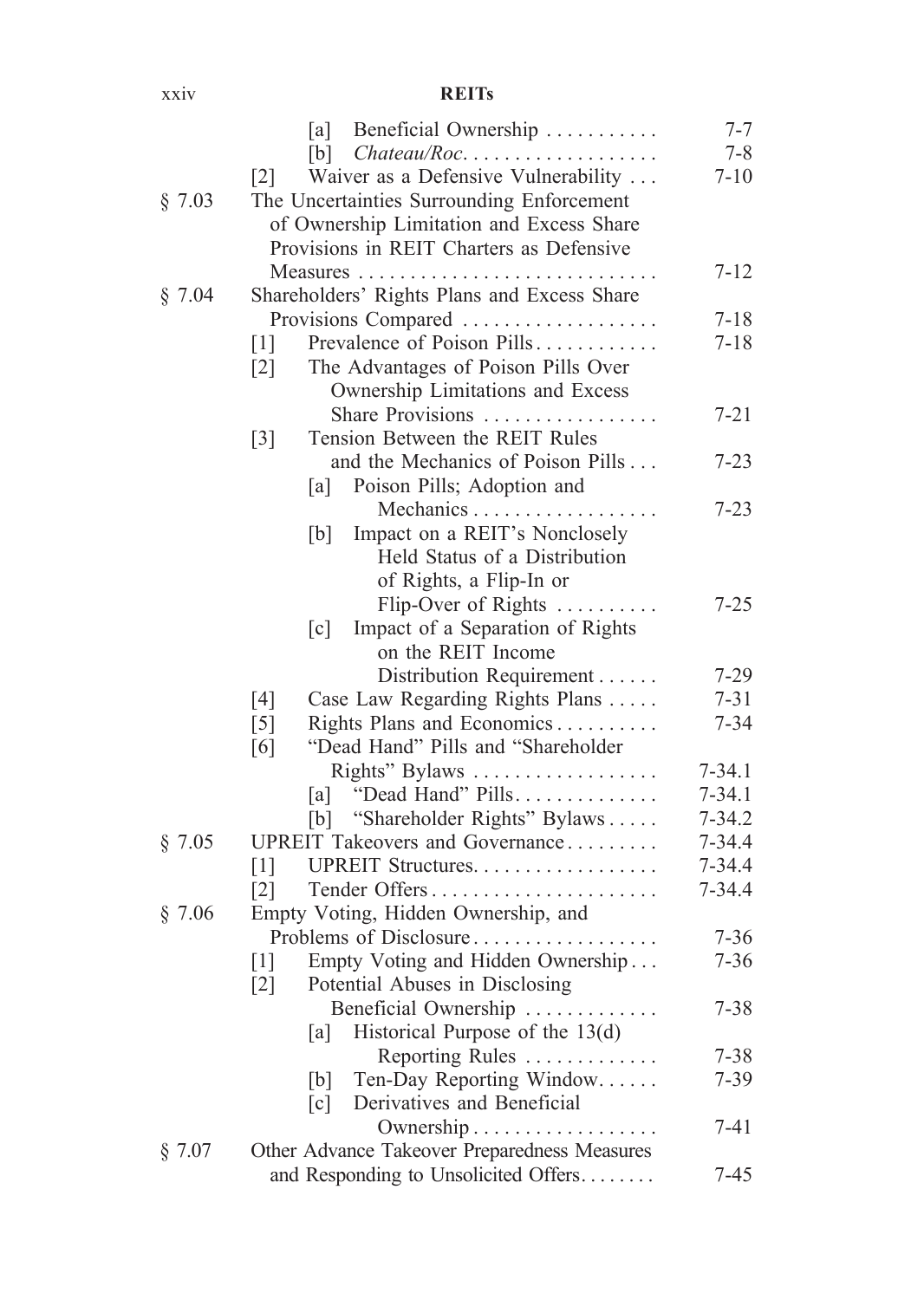|                   |                   | <b>TABLE OF CONTENTS</b>           | <b>XXV</b> |
|-------------------|-------------------|------------------------------------|------------|
| $\lceil 1 \rceil$ |                   | Other Defensive Charters and Bylaw |            |
|                   |                   | Provisions                         | 7-45       |
|                   | [a]               | Nominations and Shareholder        |            |
|                   |                   |                                    | 7-47       |
|                   | [b]               |                                    | $7-49$     |
|                   | $\lceil c \rceil$ | Vote Required                      | $7 - 50$   |
|                   | $\lceil d \rceil$ | Action by Written Consent          | $7 - 50$   |
|                   | $[$ e $]$         | Staggered Boards                   | $7 - 51$   |
|                   | [f]               | Forum Selection Provisions         | $7 - 52$   |
|                   | [g]               | Fee-Shifting Bylaws and Mandatory  |            |
|                   |                   | Arbitration Provisions             | $7 - 55$   |
|                   | [h]               | Board-Adopted Bylaw                |            |
|                   |                   | Amendments                         | 7-56       |
| $\lceil 2 \rceil$ |                   | Change-of-Control Employment       |            |
|                   |                   | Arrangements                       | $7 - 57$   |
| $\lceil 3 \rceil$ |                   | "Poison Puts"                      | $7 - 61$   |
| $[4]$             |                   | Defending Against an Unsolicited   |            |
|                   |                   | Offer-"Just Say No"                | 7-64       |
| $\lceil 5 \rceil$ |                   | Active Responses to                |            |
|                   |                   | Unsolicited Offers                 | $7 - 65$   |
|                   | [a]               | White Knights and White Squires    | $7 - 66$   |
|                   | [b]               | Restructuring Defenses             | $7 - 68$   |
|                   | $\lceil c \rceil$ | Making an Acquisition and the      |            |
|                   |                   | "Pac-Man" Defense                  | 7-69       |
|                   | $\lceil d \rceil$ | Corporate Spin-Offs, Split-Offs    |            |
|                   |                   | and Split-Ups                      | $7 - 69$   |
|                   | [e]               | Regulatory Action                  | $7 - 70$   |
|                   | $[f]$             | Litigation Defenses                | $7 - 71$   |

### **CHAPTER 8**

# **Taking REITs Private**

| \$8.01 |                                                  | $8-2$      |
|--------|--------------------------------------------------|------------|
|        | $\lceil 1 \rceil$                                | $8-2$      |
|        | Structuring the Transaction<br>$\lceil 2 \rceil$ | 8-4        |
| \$8.02 | Financial Considerations                         | $8 - 7$    |
|        | Ш                                                | $8 - 7$    |
|        | $\lceil 2 \rceil$<br>Source of Funds             | $8 - 7$    |
|        | Stapled Financing<br>$\lceil 3 \rceil$           | $8 - 8$    |
|        | Debt and Equity Bridges<br>[4]                   | $8 - 8$    |
| \$8.03 | Managing Conflicts of Interest.                  | 8-9        |
| 8.04   | Other Considerations                             | $8 - 10.2$ |
|        | Market Checks<br> 1                              | $8 - 10.2$ |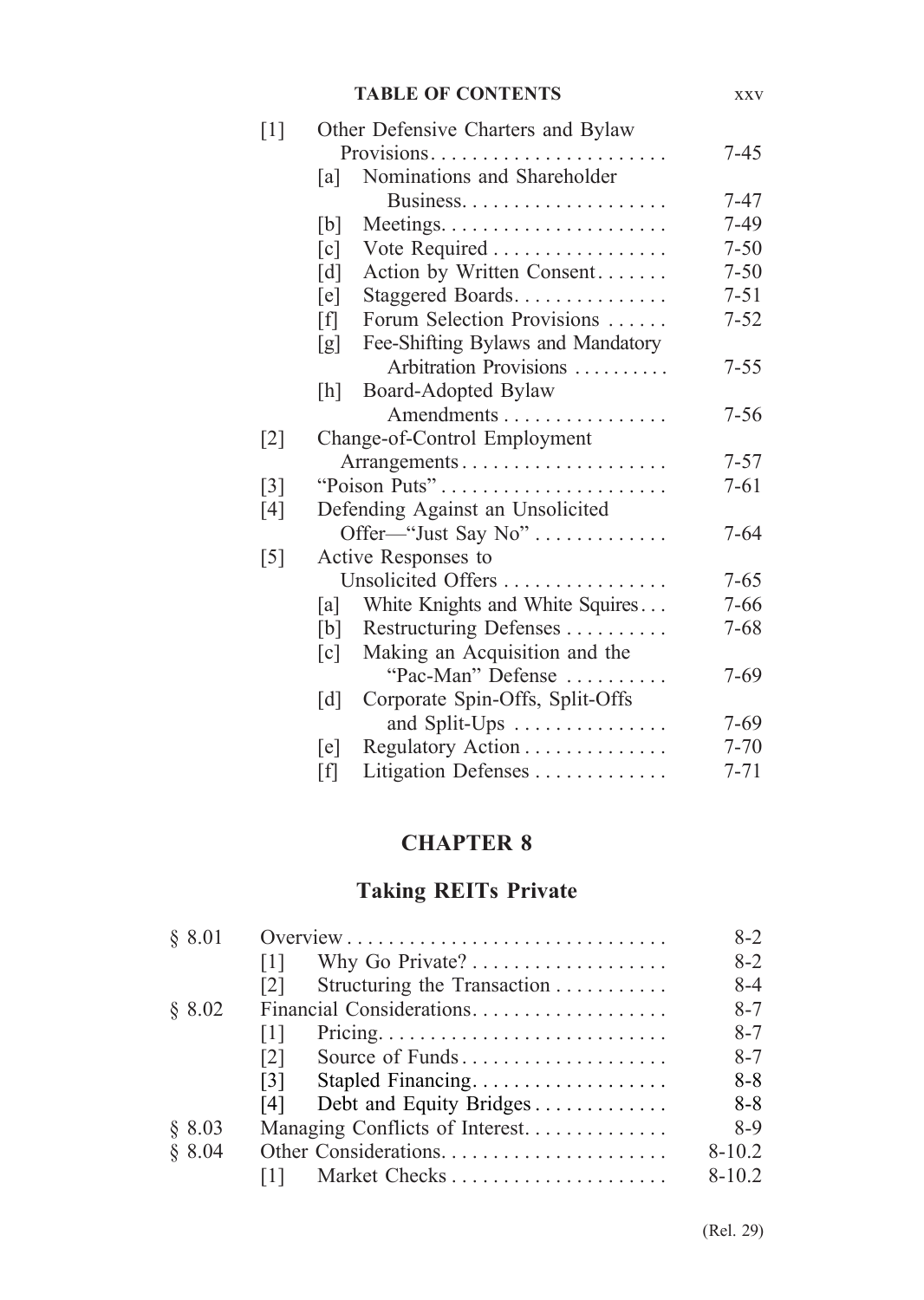#### xxvi **REITs**

|        | $\lceil 2 \rceil$ | Executive Compensation and         |            |
|--------|-------------------|------------------------------------|------------|
|        |                   |                                    | $8 - 10.2$ |
|        | $\lceil 3 \rceil$ | Change of Control Employment       |            |
|        |                   | Arrangements                       | $8 - 10.3$ |
|        | [4]               | Club Deals                         | $8 - 10.3$ |
|        | $\lceil 5 \rceil$ | Reverse Break-Up Fees and Capped   |            |
|        |                   |                                    | $8 - 10.3$ |
|        | 161               | Strategic vs. Financial Bidders    | $8 - 10.4$ |
| § 8.05 |                   | Treatment of Unitholders in UPREIT |            |
|        |                   | Going Private Transactions         | $8 - 10.5$ |
|        | 1                 | The Hometown-Chateau Transaction   | $8 - 10.5$ |
|        | 121               | The Arden-GE-Trizec Transaction    | $8 - 10.7$ |
| § 8.06 |                   | Implications of the REIT Rules     | $8 - 13$   |
| § 8.07 |                   | Applicable Federal and State Law   | $8 - 14$   |
|        | 111               | Federal Securities Law             | $8 - 14$   |
|        | 2                 |                                    | $8 - 16$   |
|        | la I              | Delaware                           | $8 - 16$   |
|        | IbI               |                                    | $8 - 19$   |
|        |                   |                                    |            |

#### **CHAPTER 9**

#### **Financing the Deal**

| § 9.01 |                                         | $9 - 1$  |
|--------|-----------------------------------------|----------|
| § 9.02 | Financing Options                       | $9 - 3$  |
| \$9.03 |                                         | $9 - 5$  |
| \$9.04 | Dealing with Conditionality             |          |
|        | (The "Financing Contingency")           | $9 - 8$  |
| § 9.05 | Establishing a Debt Strategy and Making |          |
|        | a "Wish List"                           | $9 - 10$ |
| \$9.06 | Securing a Commitment Letter            | $9 - 12$ |
| § 9.07 |                                         | $9 - 15$ |
|        |                                         |          |

#### **CHAPTER 10**

### **Spin-Offs of REITs by Operating Businesses**

|                                                    | $10-1$    |
|----------------------------------------------------|-----------|
|                                                    | $10-5$    |
| $§$ 10.03 Addressing Conflicts of Interest         | $10 - 7$  |
| $§$ 10.04 Tax-Free Spin-Offs of REITs              | $10 - 8$  |
|                                                    | $10 - 8$  |
| REIT Specific Spin-Off Issues $\dots \dots$<br>121 | $10 - 11$ |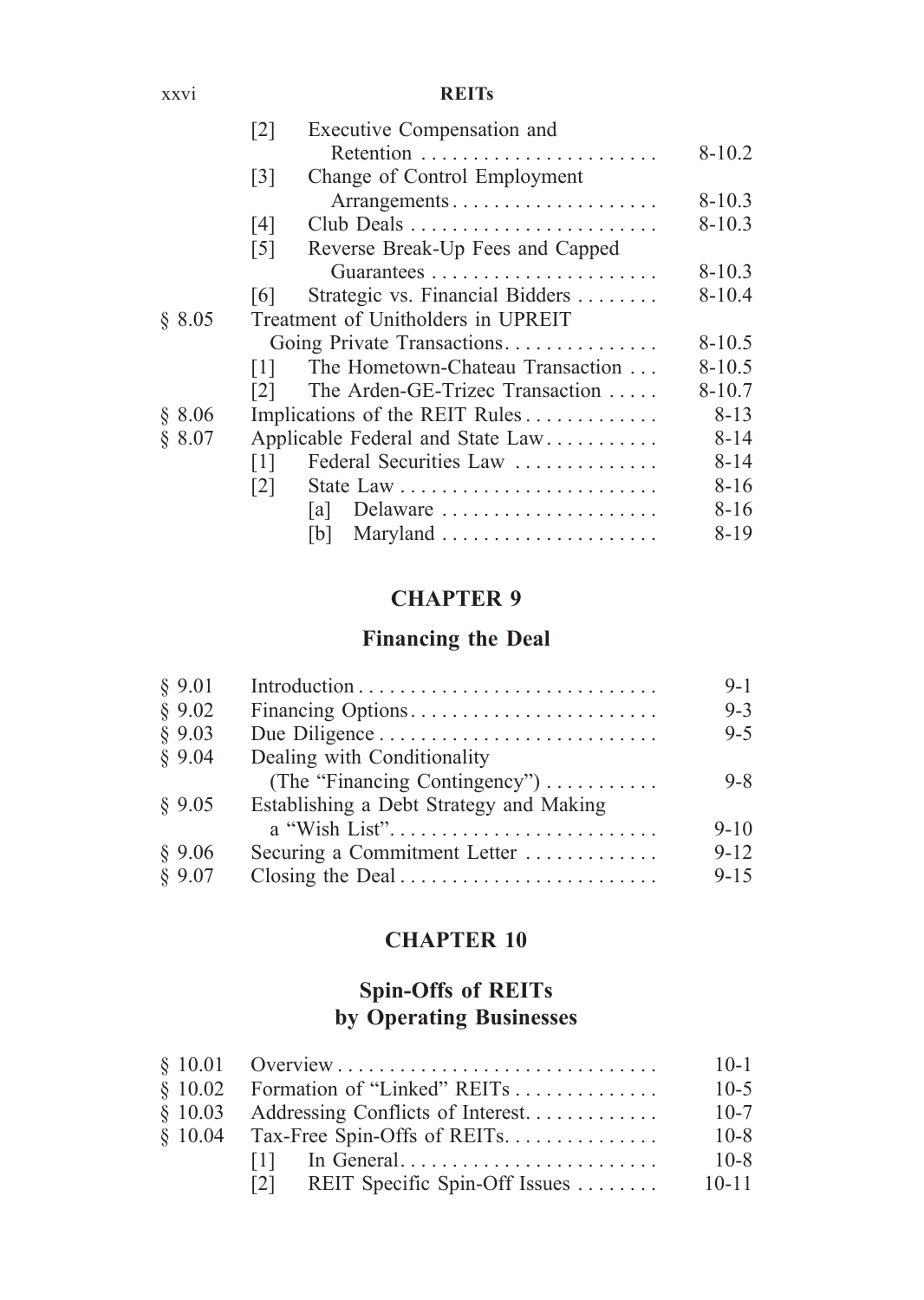#### **TABLE OF CONTENTS** xxvii

| [a] Active Trade or Business Issue | $10 - 11$ |
|------------------------------------|-----------|
| [b] Corporate Business Purpose     | $10 - 13$ |
| $[c]$ Not a Device                 | $10 - 14$ |

### **CHAPTER 11**

#### **Compensation Issues in REIT Mergers and Acquisitions**

| § 11.01 |                   | In General                                       | $11-2$    |
|---------|-------------------|--------------------------------------------------|-----------|
| § 11.02 |                   | Change of Control Definitions                    | $11 - 4$  |
|         | $\lceil 1 \rceil$ | Triggering Events.                               | $11 - 4$  |
|         | $\lceil 2 \rceil$ | Objective Criteria                               | $11 - 4$  |
|         | $\lceil 3 \rceil$ | Impact of Section 409A                           | $11-5$    |
|         | [4]               | Transaction Structure                            | $11 - 5$  |
| § 11.03 |                   | "Golden Parachute" Arrangements.                 | $11-6$    |
|         | $\lceil 1 \rceil$ | Adoption of Golden Parachute                     |           |
|         |                   | Arrangements                                     | 11-6      |
|         | $[2]$             | Structure of Golden Parachute                    |           |
|         |                   | Arrangements                                     | $11 - 7$  |
|         |                   | Triggering Events<br> a                          | $11 - 7$  |
|         |                   | Amount of Severance<br>[b]                       | $11 - 8$  |
|         |                   | Golden Parachute Excise Tax<br>$\lceil c \rceil$ | $11-9$    |
|         |                   | Other Important Golden Parachute<br>[d]          |           |
|         |                   | Arrangement Provisions                           | $11 - 13$ |
| § 11.04 |                   | Stock-Based and Other Incentive                  |           |
|         |                   | Compensation Plans                               | $11 - 14$ |
|         | $\lceil 1 \rceil$ | Treatment of Equity Awards                       | $11 - 14$ |
|         | $\lceil 2 \rceil$ | Accelerated Vesting                              | $11 - 15$ |
|         | $\lceil 3 \rceil$ | Performance-Based Awards                         | $11 - 16$ |
|         | [4]               |                                                  | $11 - 17$ |
|         | $\lceil 5 \rceil$ |                                                  | $11 - 17$ |
| § 11.05 |                   | Broad-Based Employee Benefit Plans               | $11 - 19$ |
|         | $\lceil 1 \rceil$ | "Full-Company" Transactions vs.                  |           |
|         |                   | Asset/Subsidiary Transactions                    | 11-19     |
|         | $\lceil 2 \rceil$ | Employee Treatment Covenants                     | $11 - 20$ |
|         |                   | Benefit Continuation Covenant<br>[a]             | $11 - 20$ |
|         |                   | Service Credit Covenant<br>[b]                   | $11 - 21$ |
|         |                   | Severance Covenant<br>$\lceil c \rceil$          | $11 - 21$ |
|         |                   | Covenants Generally<br>[d]                       | $11 - 22$ |
|         | $\lceil 3 \rceil$ | Qualified Retirement Plans                       | $11 - 22$ |
|         |                   | Qualification Issues<br>[a]                      | $11 - 23$ |
|         |                   | Transfers of Assets and<br>[b]                   |           |
|         |                   | Liabilities.                                     | $11 - 24$ |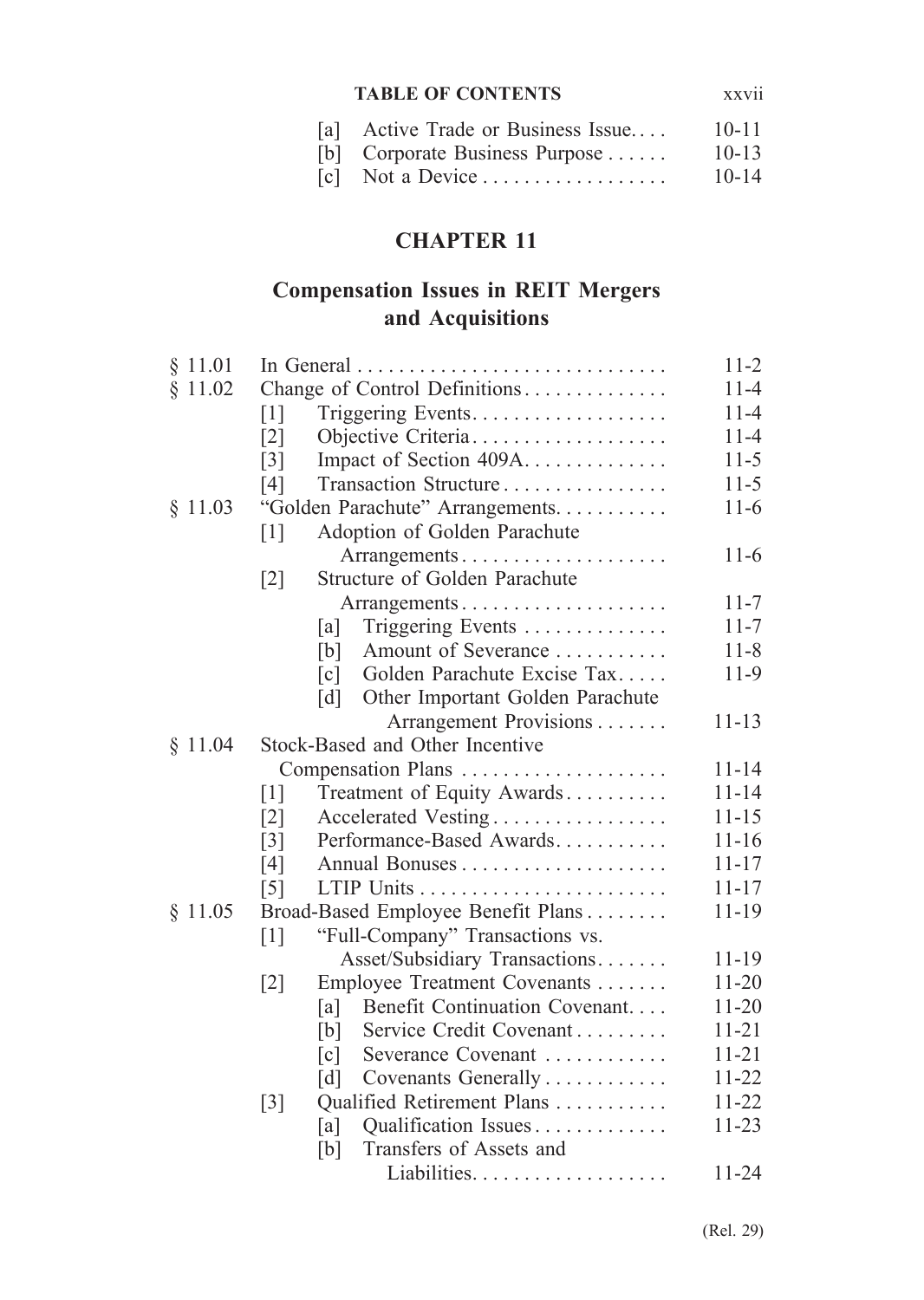#### xxviii **REITs**

|                   | Pension Benefit Guaranty<br> c <br>Corporation | $11 - 24$ |
|-------------------|------------------------------------------------|-----------|
| [4]               | Deferred Compensation and Other                |           |
|                   | Nonqualified Arrangements                      | $11 - 25$ |
|                   |                                                | $11 - 25$ |
|                   | Code Section $409A$<br><u>Ibl</u>              | $11 - 25$ |
| $\lceil 5 \rceil$ |                                                | $11 - 26$ |
| [6]               |                                                | $11 - 27$ |
| 171               |                                                | $11 - 28$ |
|                   |                                                |           |

### **CHAPTER 12**

### **Antitrust Issues in REIT/Real Estate Transactions**

| $§$ 12.01 |                   |                                                      | $12 - 2$ |
|-----------|-------------------|------------------------------------------------------|----------|
| \$12.02   |                   | Procedural Rules: Hart-Scott-Rodino Act              | $12 - 3$ |
|           | 1                 | Reportable Transactions and                          |          |
|           |                   | Information Required                                 | $12 - 3$ |
|           | $[2]$             | Waiting Periods and Second Requests                  | $12 - 4$ |
|           |                   | Cash Tender Offers<br>[a]                            | $12 - 5$ |
|           |                   | Other Tender Offers<br>[b]                           | $12 - 5$ |
|           |                   | $\lceil c \rceil$<br>Open Market Purchases or Other  |          |
|           |                   | Acquisitions from                                    |          |
|           |                   | Third Parties                                        | $12-6$   |
|           |                   | Mergers, Asset Acquisitions and<br>[d]               |          |
|           |                   | Acquisitions of Securities                           |          |
|           |                   | from the Issuer                                      | $12-6$   |
|           |                   | Joint Ventures<br>[e]                                | $12 - 6$ |
|           |                   | Acquisitions in Bankruptcy<br>[f]                    | $12-6$   |
|           | $\lceil 3 \rceil$ | REIT Exemption                                       | $12 - 7$ |
|           | [4]               | Explicit Exemptions from the                         |          |
|           |                   |                                                      | $12 - 8$ |
|           |                   | 15 U.S.C. $\S$ 18a(c)(1) and<br> a                   |          |
|           |                   | 16 C.F.R. § 802.1: Acquisitions                      |          |
|           |                   | of Goods and Realty in the                           |          |
|           |                   | Ordinary Course of Business                          | $12 - 8$ |
|           |                   | 16 C.F.R. $\S$ 802.2: Acquisitions of<br>[b]         |          |
|           |                   | Certain Real Property Assets                         | $12-9$   |
|           |                   | 16 C.F.R. § 802.4: Acquisitions<br>$\lceil c \rceil$ |          |
|           |                   | of Voting Securities, etc., of                       |          |
|           |                   | Entity that Holds Exempt                             |          |
|           |                   |                                                      | $12-9$   |
|           |                   |                                                      |          |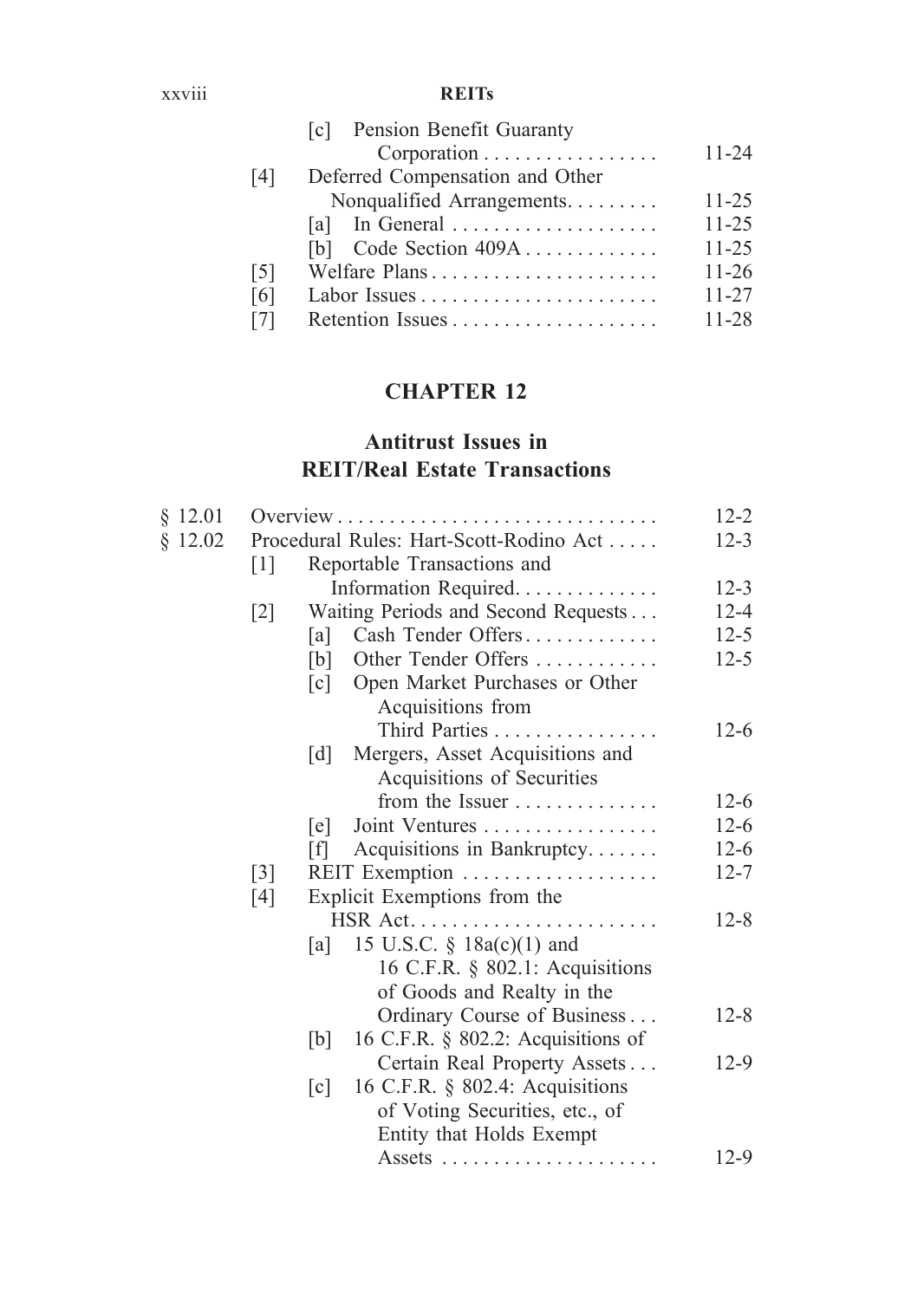#### **TABLE OF CONTENTS** xxix

|         |         | d     | Section 802.5: Acquisitions of<br><b>Investment Rental Property</b> | $12 - 10$ |
|---------|---------|-------|---------------------------------------------------------------------|-----------|
|         |         |       | [e] 16 C.F.R. $\S$ 802.9: Acquisitions<br>Solely for the Purpose of |           |
|         |         |       |                                                                     | $12 - 10$ |
|         | 15 I    |       | Gun Jumping Issues                                                  | $12 - 10$ |
| \$12.03 |         |       | Substantive Antitrust Standards                                     | $12 - 11$ |
|         | $\perp$ |       | Substantive Antitrust Standards                                     | $12 - 11$ |
|         |         | lal I | Analytic Framework                                                  | $12 - 11$ |
|         |         |       | [b] Parties with Standing                                           | $12 - 13$ |
|         |         | c     |                                                                     | $12 - 13$ |
|         |         |       | State Antitrust Laws                                                | $12 - 14$ |
|         |         |       |                                                                     |           |

### **CHAPTER 13**

### **Advantages of Delaware and Maryland as REIT Domiciles**

| $§$ 13.01 |                   |                                          | $13 - 2$  |
|-----------|-------------------|------------------------------------------|-----------|
| $§$ 13.02 |                   | Maryland's Advantages as a REIT Domicile | $13 - 4$  |
|           | $\lceil 1 \rceil$ | Maryland's Historical Primacy            | $13 - 4$  |
|           | $\lceil 2 \rceil$ | Statutory Advantages                     | $13 - 5$  |
|           | $\lceil 3 \rceil$ | Procedural Responsiveness                | $13 - 7$  |
|           | [4]               | Continuing Popularity                    | $13-9$    |
| $§$ 13.03 |                   | Delaware's Advantages as a REIT Domicile | $13 - 10$ |
|           | $\lceil 1 \rceil$ | Structural Advantages                    | $13 - 10$ |
|           | $\lceil 2 \rceil$ |                                          | $13 - 11$ |
|           | $\lceil 3 \rceil$ | Specialized Court System                 | $13 - 12$ |
|           | [4]               | Responsiveness                           | $13 - 14$ |
|           | $\lceil 5 \rceil$ |                                          | $13 - 14$ |
|           | [6]               | Statutory Advantages                     | $13 - 15$ |
|           | $\lceil 7 \rceil$ | Continuing Popularity                    | $13 - 15$ |
| $§$ 13.04 |                   | Delaware and Maryland's Common           |           |
|           |                   | Advantage: Network Effects               | $13 - 18$ |
|           | $\lceil 1 \rceil$ | Stock of Precedent and Creation of       |           |
|           |                   | Future Precedents                        | $13 - 18$ |
|           | $\lceil 2 \rceil$ | Development of Common Business           |           |
|           |                   | Practices                                | $13 - 19$ |
|           | $\lceil 3 \rceil$ | Larger and More Talented Markets         |           |
|           |                   | for Legal Services                       | $13 - 20$ |
|           | [4]               | Legal Familiarity and the Pricing of     |           |
|           |                   | Securities                               | $13 - 20$ |